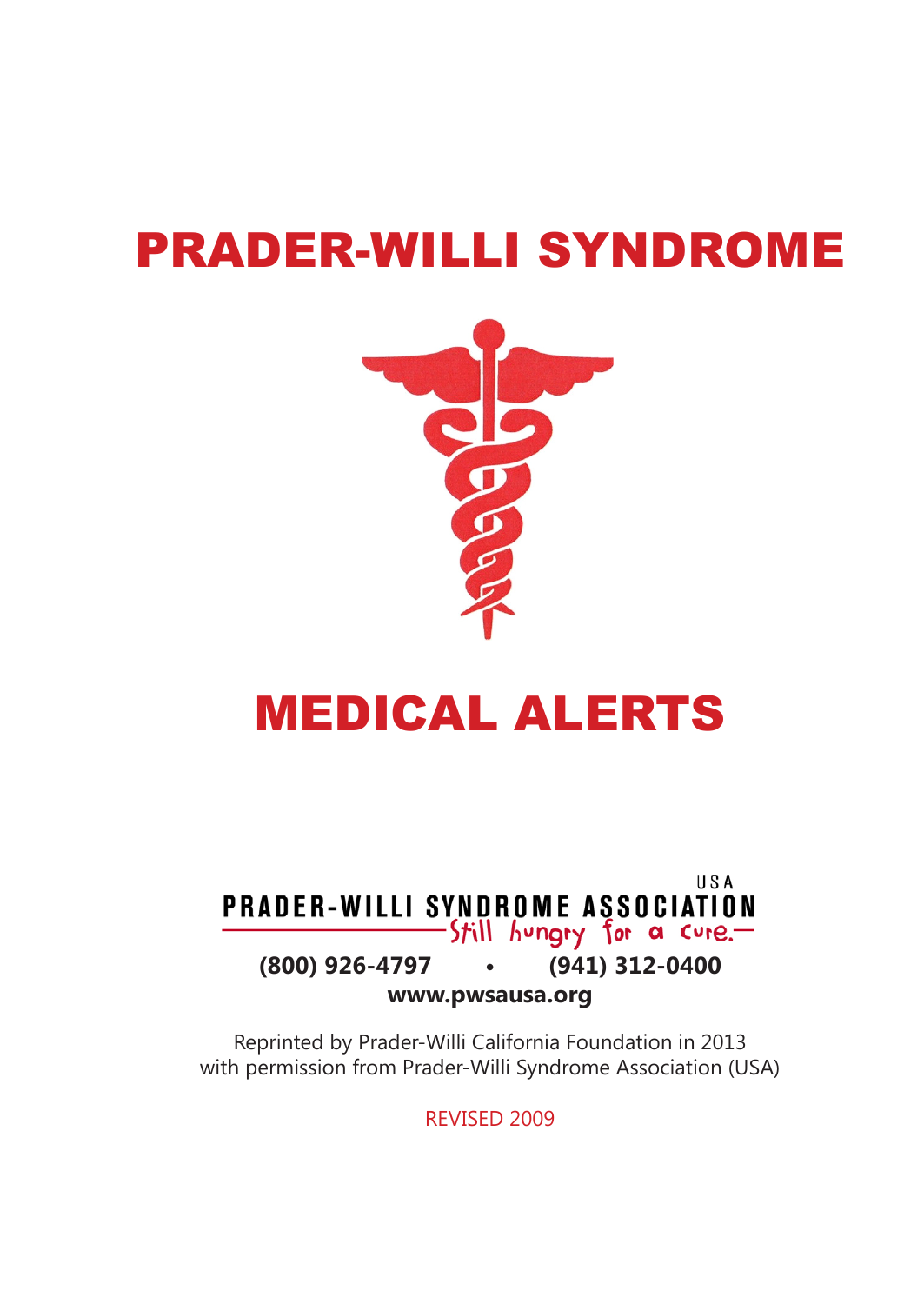#### **PRADER-WILLI SYNDROME**

Prader-Willi syndrome (PWS) is a complex neurobehavioral genetic disorder resulting from abnormality on the 15th chromosome. It occurs in males and females equally and in all races. Prevalence estimates range from 1:12,000 to 1:15,000.

PWS typically causes low muscle tone, short stature if not treated with growth hormone, cognitive deficits, incomplete sexual development, problem behaviors, and a chronic feeling of hunger that, coupled with a metabolism that utilizes drastically fewer calories than normal, can lead to excessive eating and life-threatening obesity.

At birth the infant typically has low birth weight for gestation, hypotonia, and difficulty sucking due to the weak muscles ("failure to thrive"). The second stage ("thriving too well"), with onset between the ages of two and five throughout lifetime, may show increased appetite, weight control issues, and motor development delays along with behavior problems.

Other factors that may cause difficulties include negative reactions to medications, high pain tolerance, gastrointestinal and respiratory issues, lack of vomiting, and unstable temperature.

Severe medical complications can develop rapidly in individuals with PWS.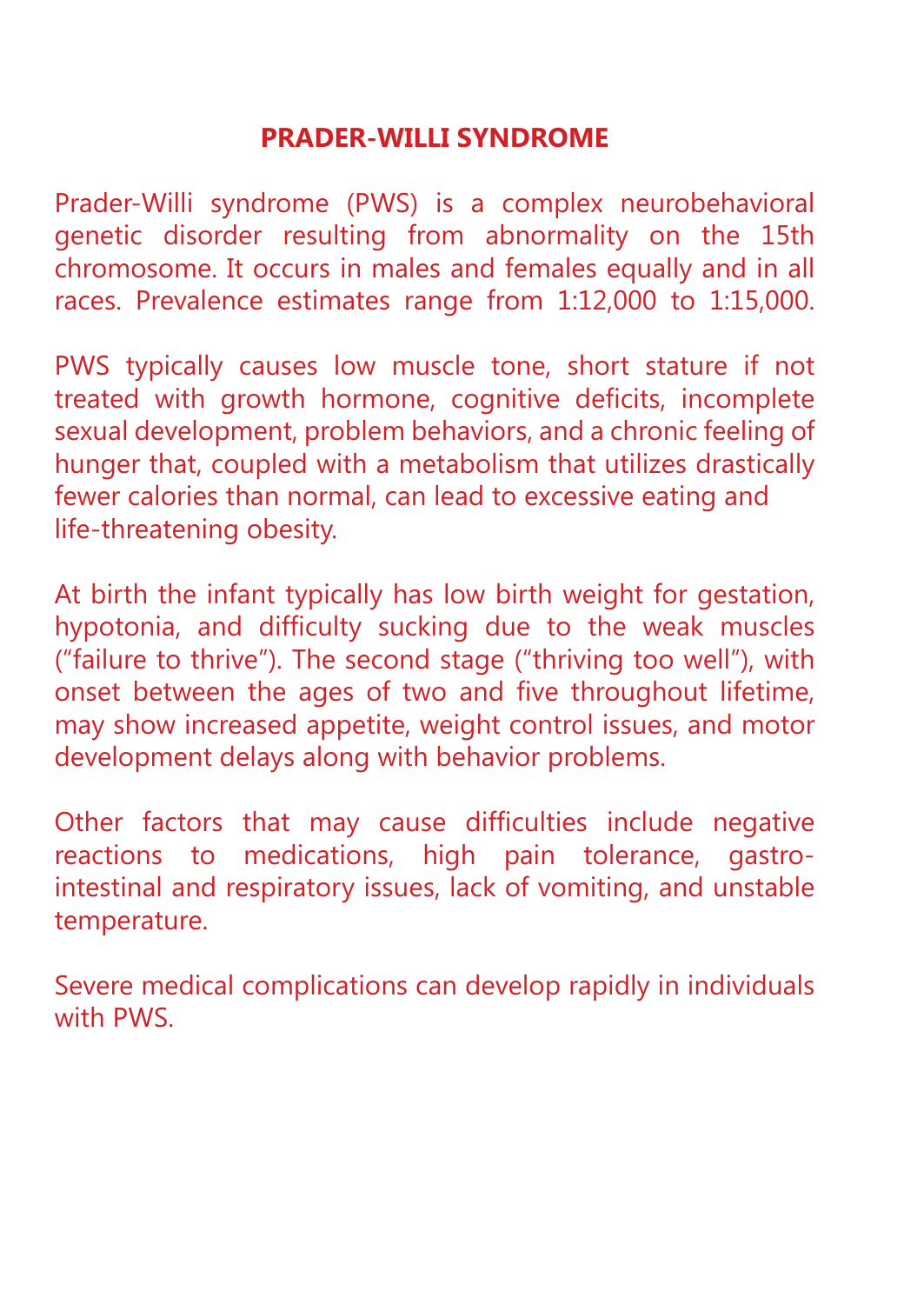# Prader-Willi Syndrome Medical Alerts by

Medical Specialists in Prader-Willi Syndrome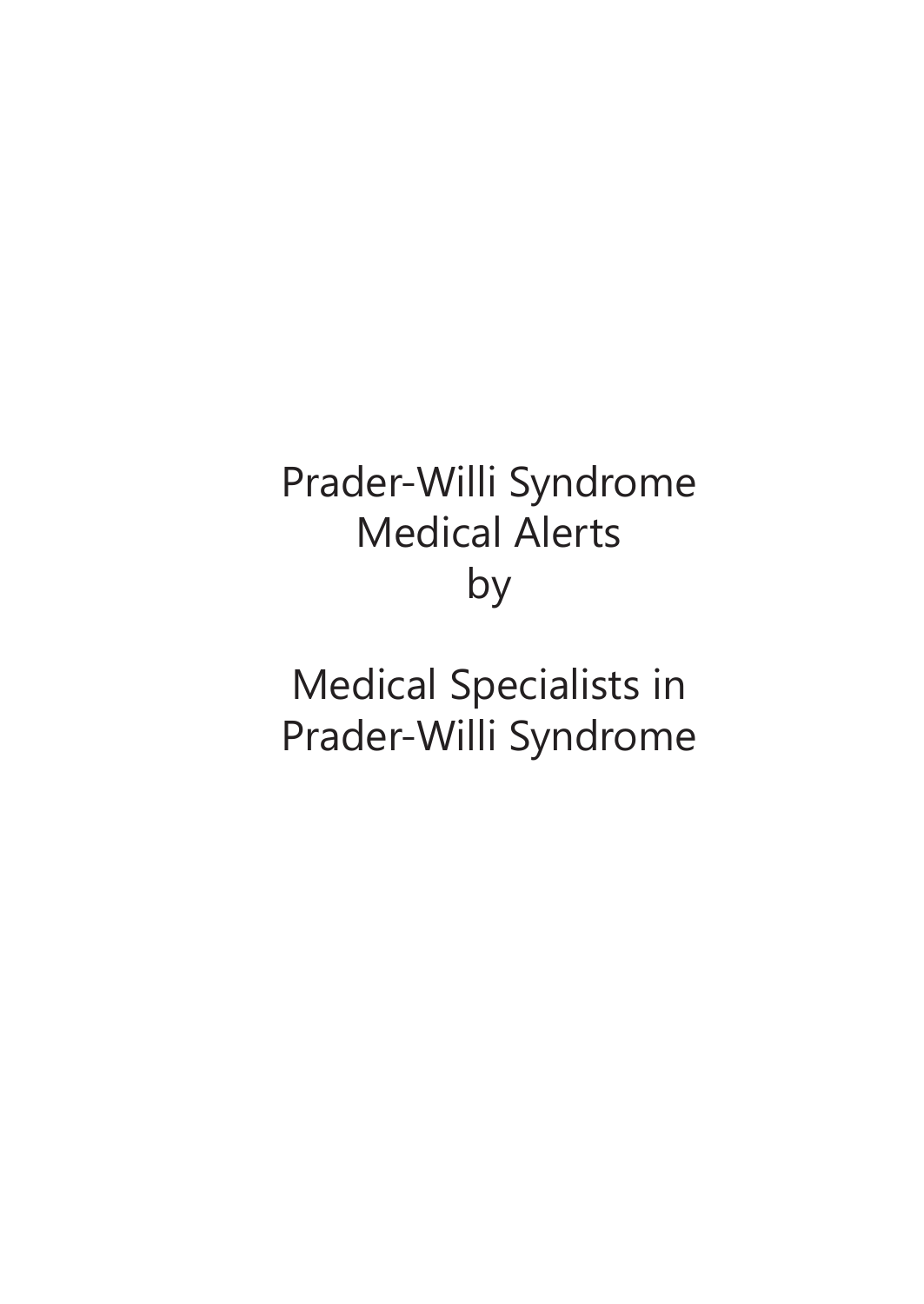#### USA **PRADER-WILLI SYNDROME ASSOCIATION** Still hungry for a cure.

8588 Potter Park Drive, Suite 500 Sarasota, FL 34238 (800) 926-4797 (941) 312-0400 FAX: (941) 312-0142 Email: info@pwsausa.org Website: www.pwsausa.org

> ©2004 Revised 2009

Reprinted by Prader-Willi California Foundation in 2013 with permission from Prader-Willi Syndrome Association (USA)



Supporting People with Prader-Willi Syndrome

514 N. Prospect Avenue Suite 110 Lower Level Redondo Beach, CA 90277 (800) 400-9994 (Toll-free within CA) (310) 372-5053 FAX: (310) 372-4329 www.pwcf.org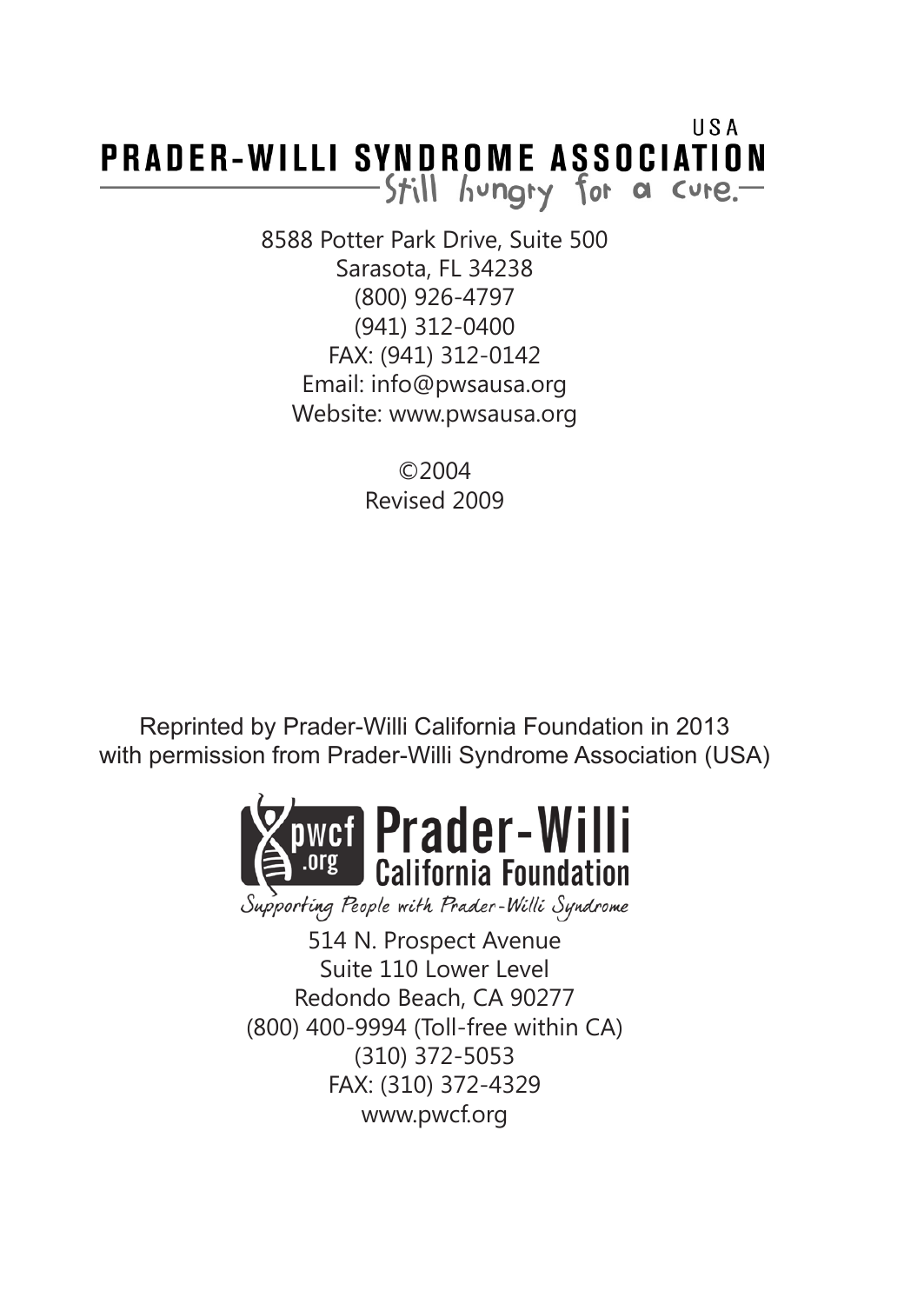## **Table of Contents**

| <b>MEDICAL ALERT Important Considerations</b>                                              |  |
|--------------------------------------------------------------------------------------------|--|
|                                                                                            |  |
|                                                                                            |  |
|                                                                                            |  |
|                                                                                            |  |
|                                                                                            |  |
|                                                                                            |  |
| Recommendations for Evaluation of Breathing<br>Abnormalities Associated with Sleep in PWS3 |  |
|                                                                                            |  |
| Respiratory Problems in Prader-Willi Syndrome3                                             |  |
|                                                                                            |  |
|                                                                                            |  |
| Medic Alert: Stomach Problems Can                                                          |  |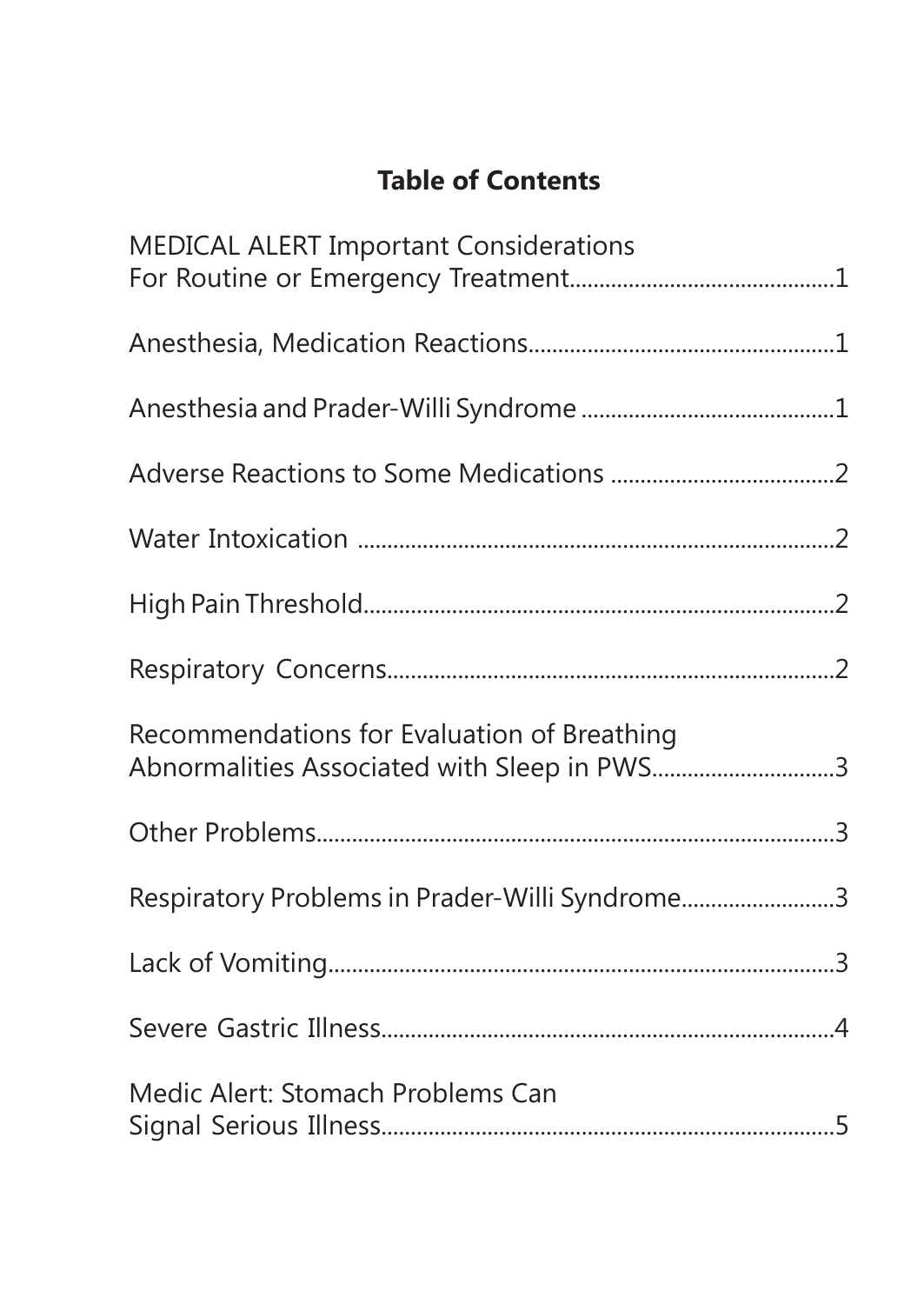| Clinical Concerns for the Orthopedic Surgeon7     |  |
|---------------------------------------------------|--|
| Central Adrenal Insufficiency in Individuals with |  |
| Recommendations for Evaluation of Breathing       |  |
| Growth Hormone Treatment and                      |  |
|                                                   |  |
|                                                   |  |
|                                                   |  |
|                                                   |  |
|                                                   |  |
|                                                   |  |
|                                                   |  |
|                                                   |  |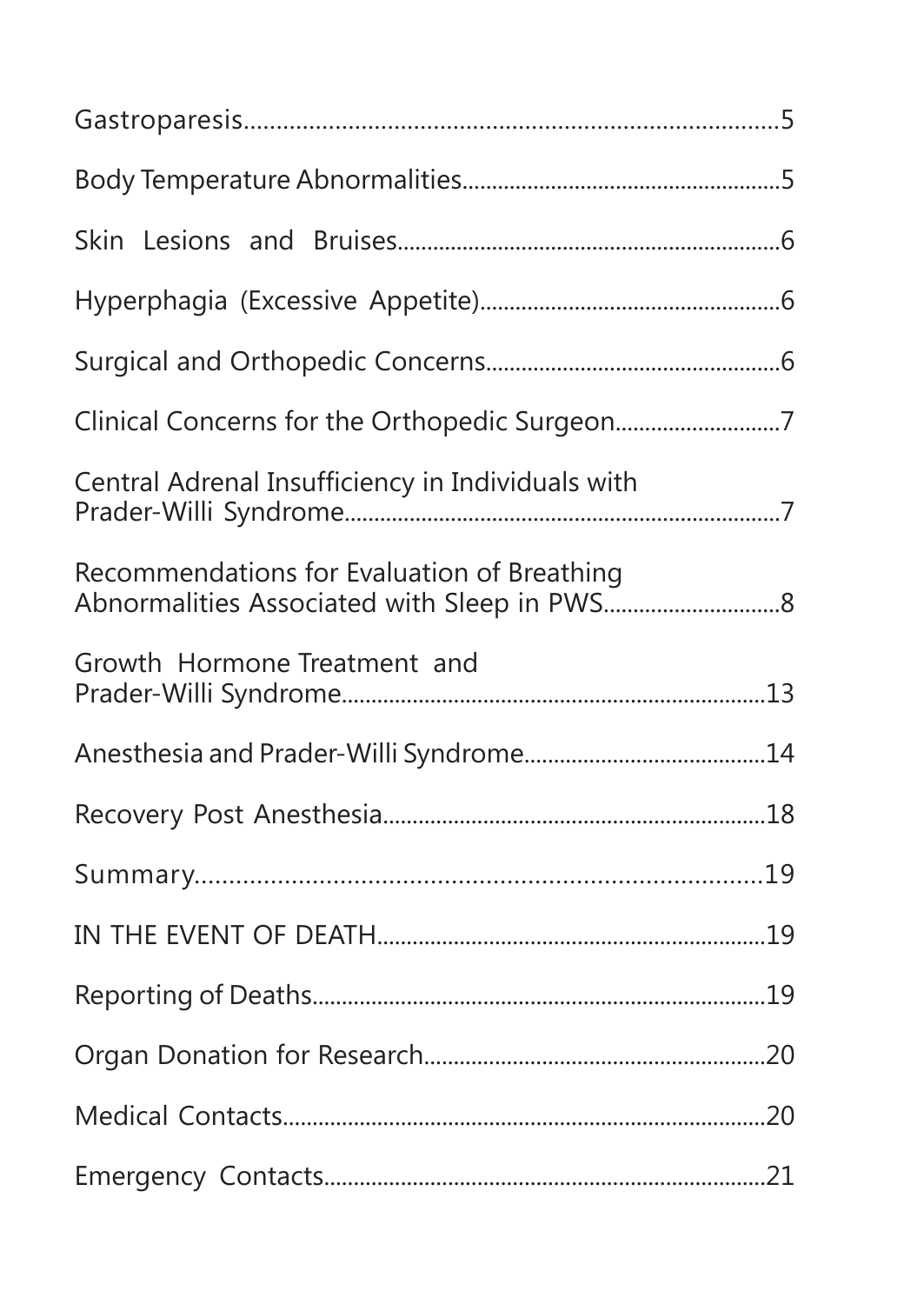# **MEDICAL ALERT Important Considerations For Routine or Emergency Treatment**

Medical professionals can contact PWSA (USA) to obtain more information and put you in touch with a specialist as needed.

#### **Anesthesia Reactions**

People with PWS may have unusual reactions to standard dosages of anesthetic agents. Use caution in giving anesthesia. See page 14 or go to the website at *www.pwsausa.org* and view the Medical Alert section for two articles on anesthesia.

*Anesthesia and Prader-Willi Syndrome: James Loker, MD, Laurence Rosenfield, MD*

*Anesthesia Concerns for Patients with PWS: Winthrop University*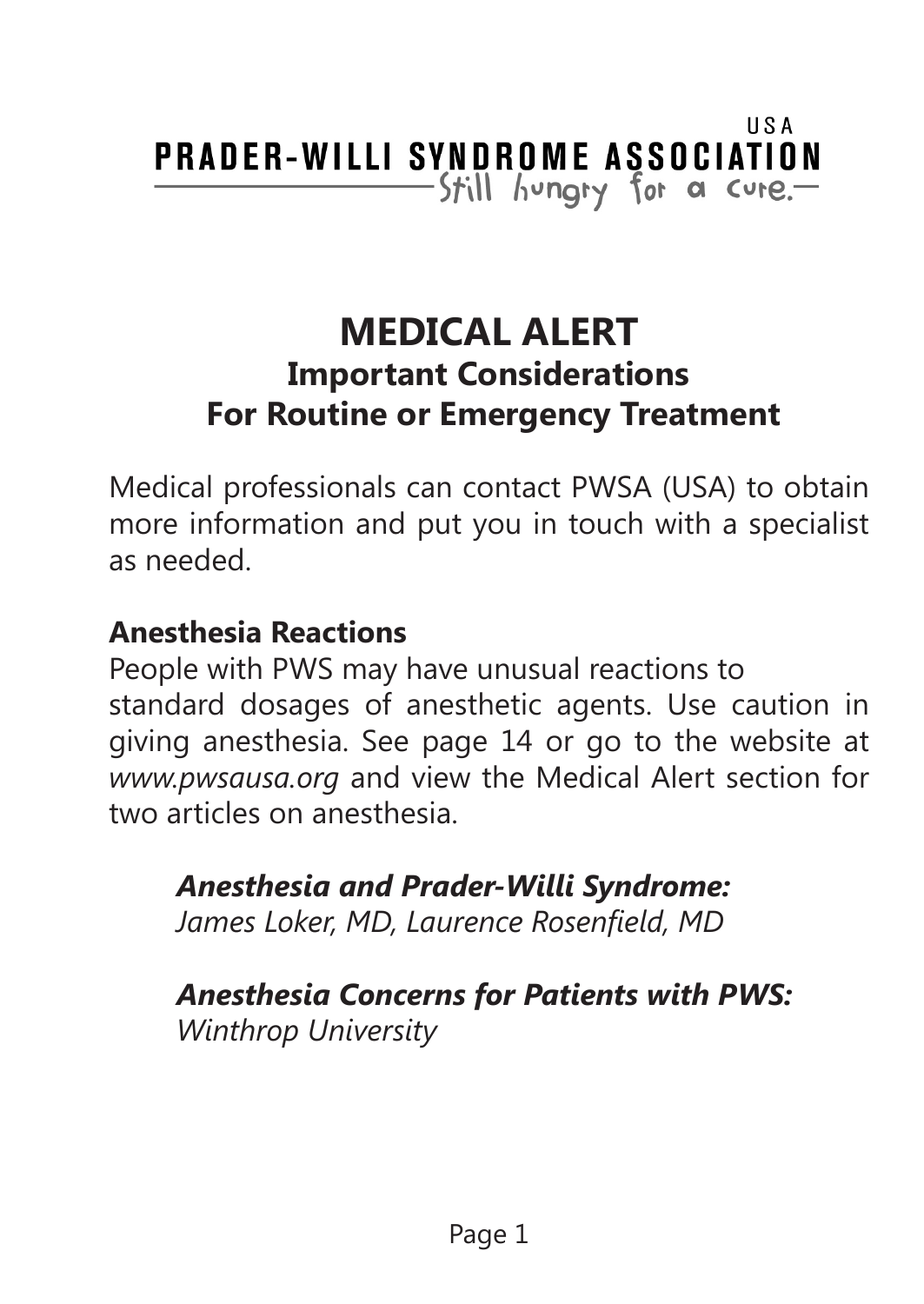## **Adverse Reactions to Some Medications**

People with PWS may have unusual reactions to standard dosages of medications. Use extreme caution when giving medications, especially those that may cause sedation; prolonged and exaggerated responses have been reported. Water intoxication has occurred in relation to use of certain medications with antidiuretic effects, as well as from excess fluid intake alone.

## **Water Intoxication**

*www.pwsausa.org/support/water\_intoxication\_alert.htm*

#### **High Pain Threshold**

Lack of typical pain signals is common and may mask the presence of infection or injury. Someone with PWS may not complain of pain until infection is severe or may have difficulty localizing pain. Parent/caregiver reports of subtle changes in condition or behavior should be investigated for medical cause.

#### **Respiratory Concerns**

Individuals with PWS may be at increased risk for respiratory difficulties. Hypotonia, weak chest muscles, and sleep apnea are among possible complicating factors. Anyone with significant snoring, regardless of age, should have a medical evaluation to look for obstructive sleep apnea.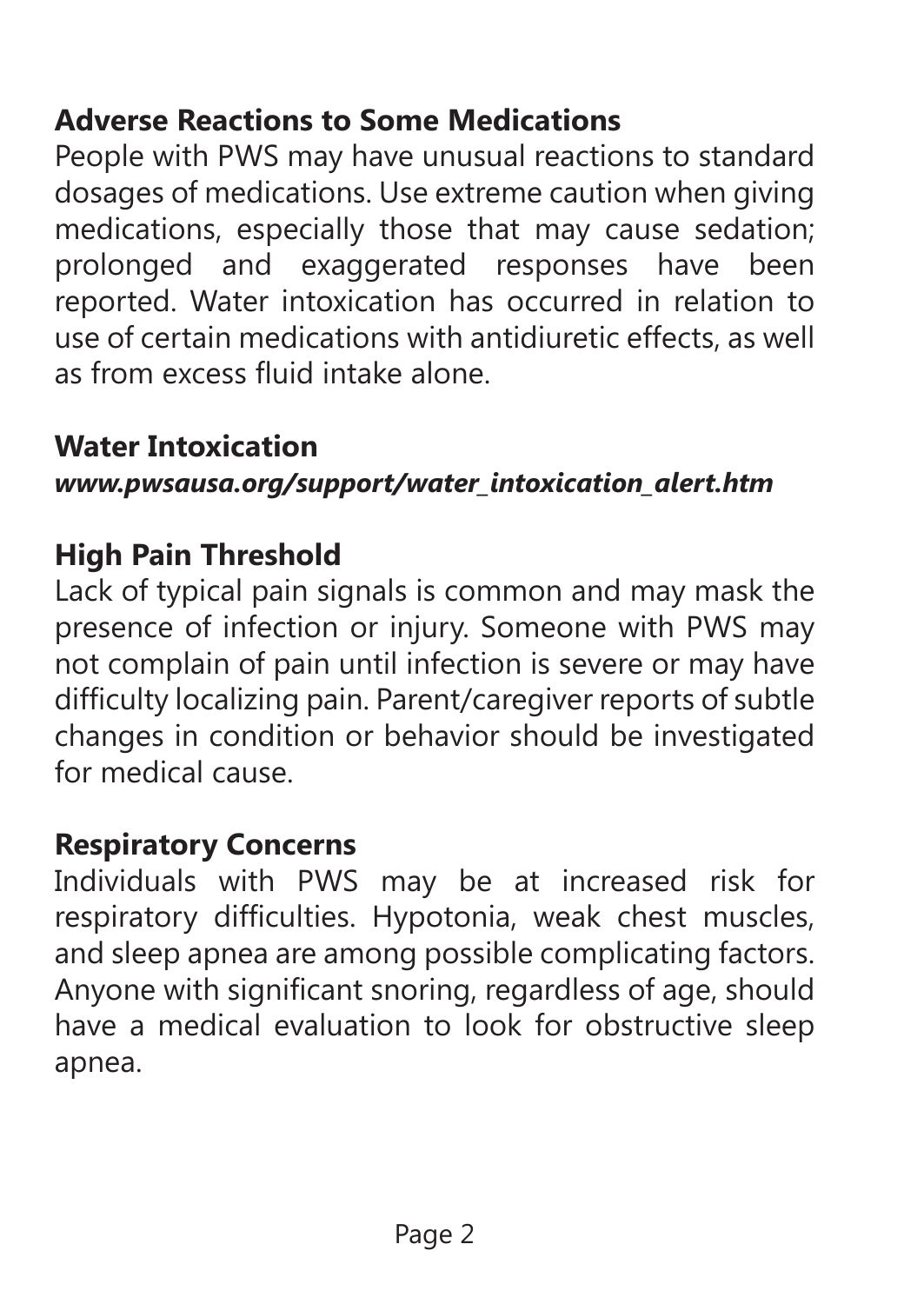*Recommendations for Evaluation of Breathing Abnormalities Associated with Sleep in Prader-Willi Syndrome: PWSA (USA) Clinical Advisory Board Consensus Statement 12/2003 \*www.pwsausa.org/syndrome/RecEvalSleepApnea.htm*

## **Other Problems**

Other problems that can cause respiratory difficulties in the young can be chronic stomach reflux and aspiration. Although the lack of vomiting is felt to be prominent in PWS, reflux has been documented and should be investigated in young children with chronic respiratory problems. Individuals with obstructive apnea are at more risk for reflux as well.

#### *Respiratory Problems in Prader-Willi Syndrome: James Loker, MD*

*www.pwsausa.org/syndrome/respiratoryproblems.htm*

## **Lack of Vomiting**

Vomiting rarely occurs in those with PWS. Emetic may be ineffective, and repeated doses may cause toxicity. This characteristic is of particular concern in light of hyperphagia and the possible ingestion of uncooked, spoiled, or otherwise unhealthful food items. The presence of vomiting may signal a life-threatening illness.

\*All of the information found at this website is printed in its entirety in this Medical Alert booklet.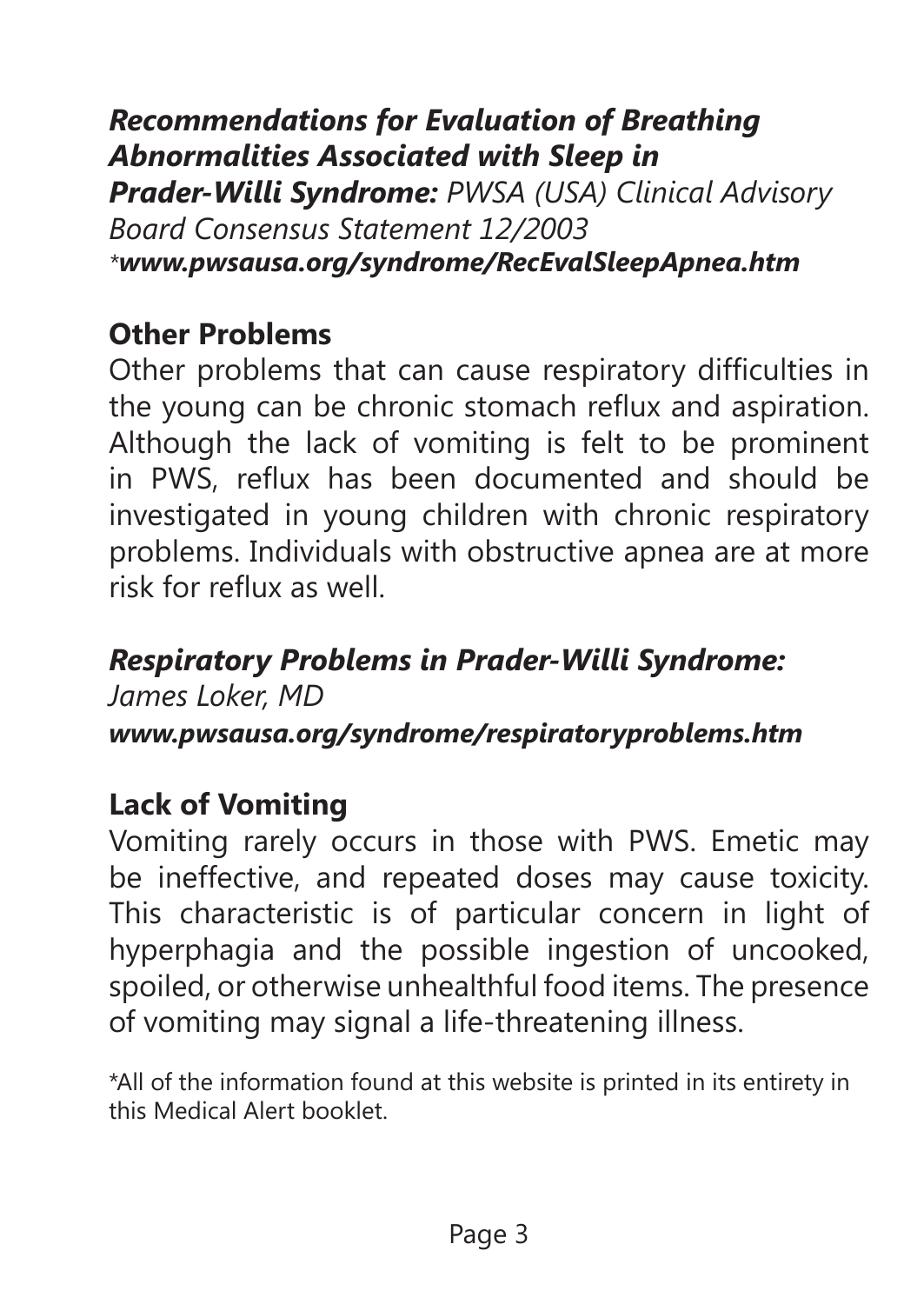#### **Severe Gastric Illness**

Abdominal distention or bloating, pain, and/or vomiting may be signs of life-threatening gastric inflammation or necrosis, more common in PWS than in the general population. Rather than localized pain, there may be a general feeling of unwellness. A condition described as **acute idiopathic gastric dilation**1 has been reported. In this condition, a person with PWS greatly distends their stomach with food (slimmer people may be more at risk) and does not get the normal message of fullness or pain. They may distend their stomach to the point of cutting off the blood supply causing **necrosis**. Another risk of binge eating that can create a serious medical emergency is **GI perforation**. If an individual with PWS has these symptoms, close observation is needed. An X-ray, CT scan or ultrasound may help in differentiation. **This should be considered a surgery emergency and exploratory laparotomy may be life saving**. In addition, severe stomach pain may be caused by **gallstones** or **pancreatitis**. An ultrasound, chemistry analysis of the blood and CT of the abdomen will help with the diagnosis.

<sup>1</sup> Wharton RH et al. (1997) Acute idiopathic gastric dilation with gastric necrosis in individuals with PraderWilli Syndrome. American Journal of Medical Genetics, Dec. 31; Vol. 73(4): page 43 7-441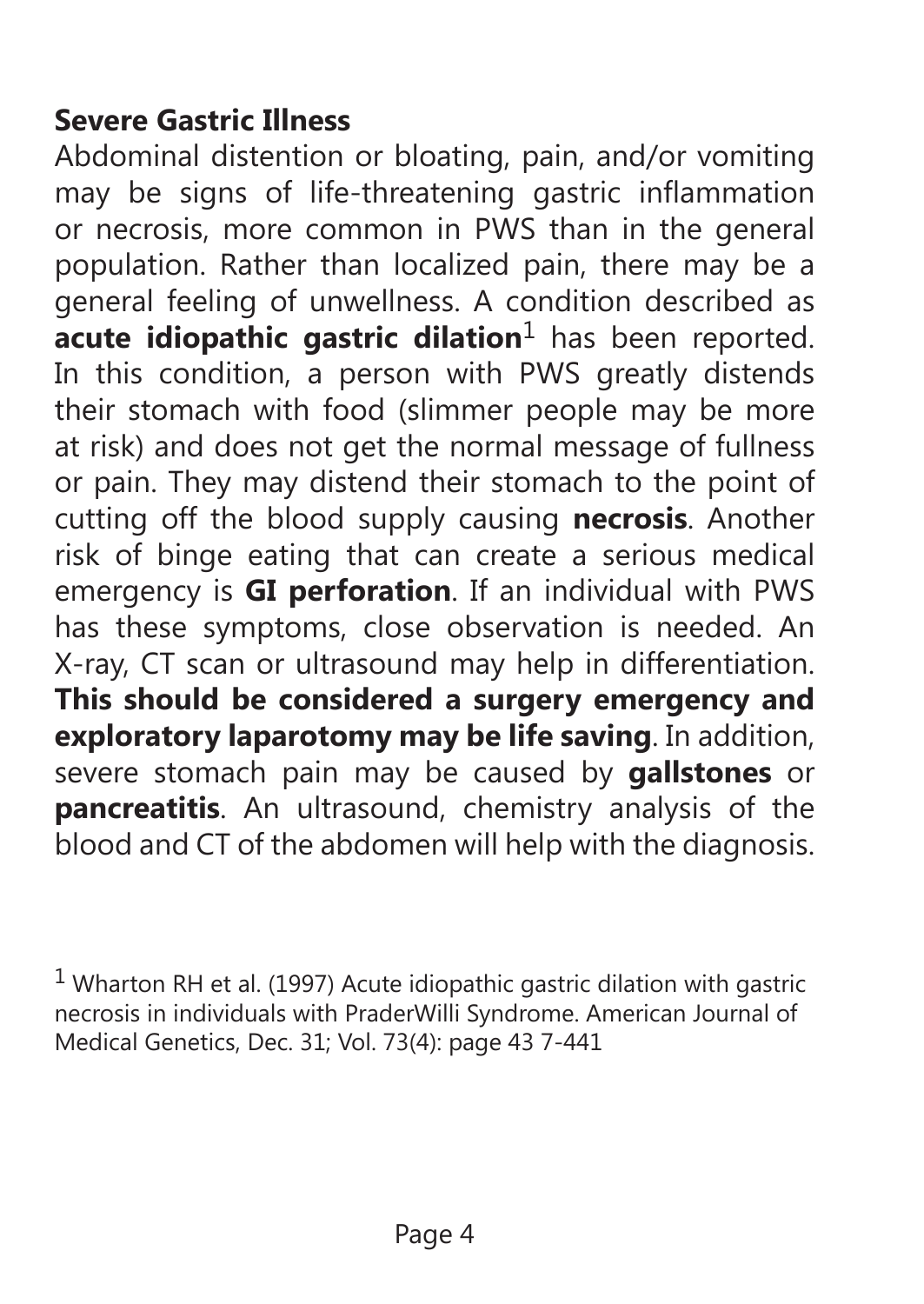## *Medical Alert: Stomach Problems Can Signal Serious Illness*

*www.pwsausa.org/syndrome/medical\_alert\_Stomach.htm*

#### **Gastroparesis**

Another consideration is gastroparesis, a weakness of the stomach that delays emptying and may lead to dilation of the stomach size. This is a condition that is common with PWS and can be more life threatening than in the normal population. A child with Prader-Willi syndrome when diagnosed with gastroparesis may need hospitalization. Eating while the stomach is distended with gastroparesis can be very dangerous.

*www.pwsausa.org/medical/GI-Gastroparesis-The-Newest-Threat-2013.pdf*

#### **Body Temperature Abnormalities**

Idiopathic hyper- and hypothermia have been reported. Hyperthermia may occur during minor illness and in procedures requiring anesthesia. Fever may be absent despite serious infection.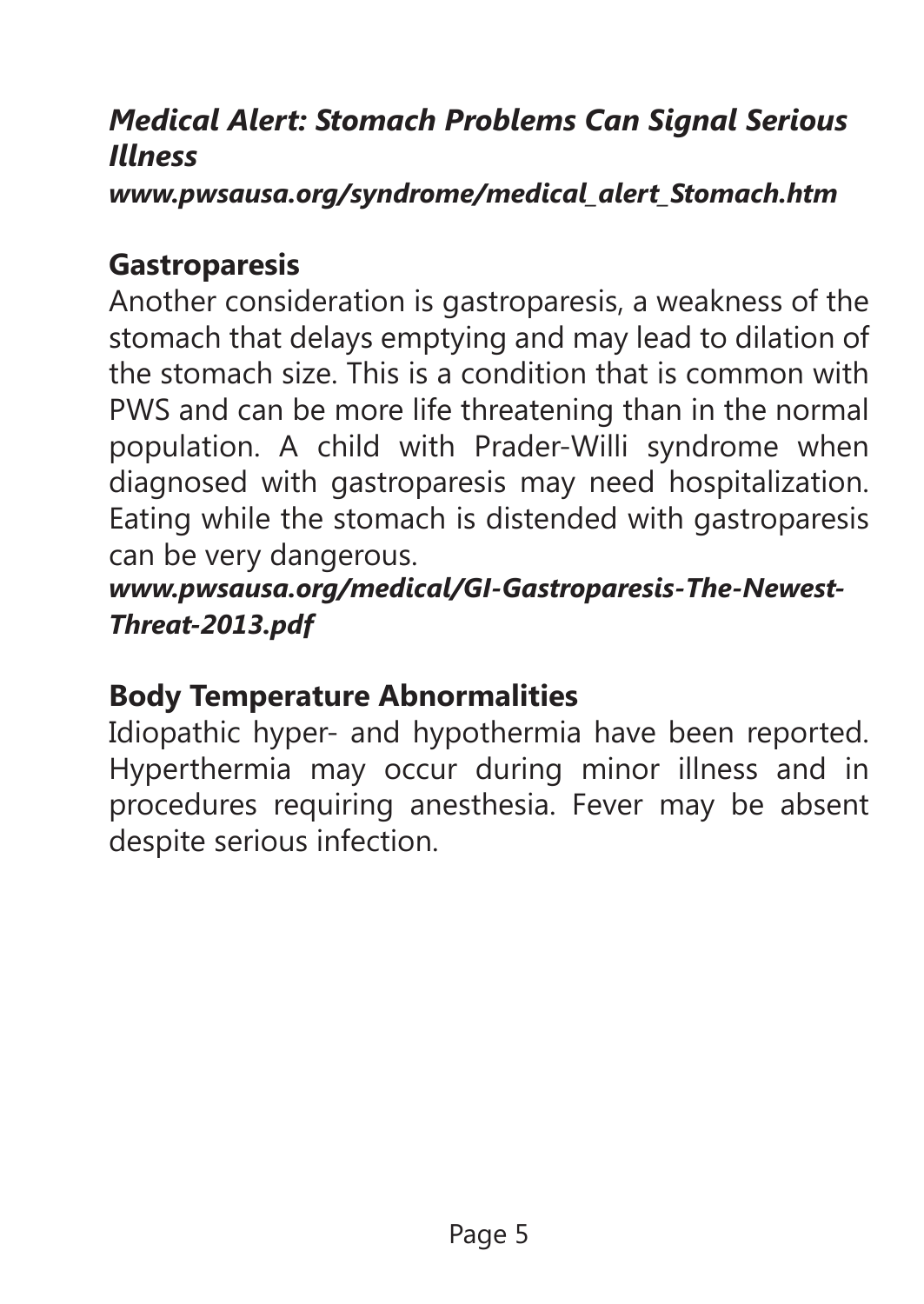#### **Skin Lesions and Bruises**

Because of a habit that is common in PWS, open sores caused by skin picking may be apparent. Individuals with PWS also tend to bruise easily. Appearance of such wounds and bruises may erroneously lead to suspicion of physical abuse.

#### **Hyperphagia (Excessive Appetite)**

Insatiable appetite may lead to life-threatening weight gain, which can be very rapid and occur even on a lowcalorie diet. Individuals with PWS must be supervised at all times in all settings where food is accessible. Those who have normal weight have achieved this because of strict external control of their diet and food intake.

#### **Surgical and Orthopedic Concerns**

In view of the increasing number of infants and children with PWS undergoing sleep assessments prior to growth hormone treatment and the potential rise in surgical procedures (e.g., tonsillectomy) requiring intubation and anesthesia, it will be important to alert the medical team about complications. These complications may include trauma to the airway, oropharynx, or lungs due to possible anatomic and physiologic differences seen in PWS such as a narrow airway, underdevelopment of the larynx and trachea, hypotonia, edema, and scoliosis.

Musculoskeletal manifestations, including scoliosis, hip dysplasia, fractured bones and lower limb alignment abnormalities, are described in the orthopedic literature.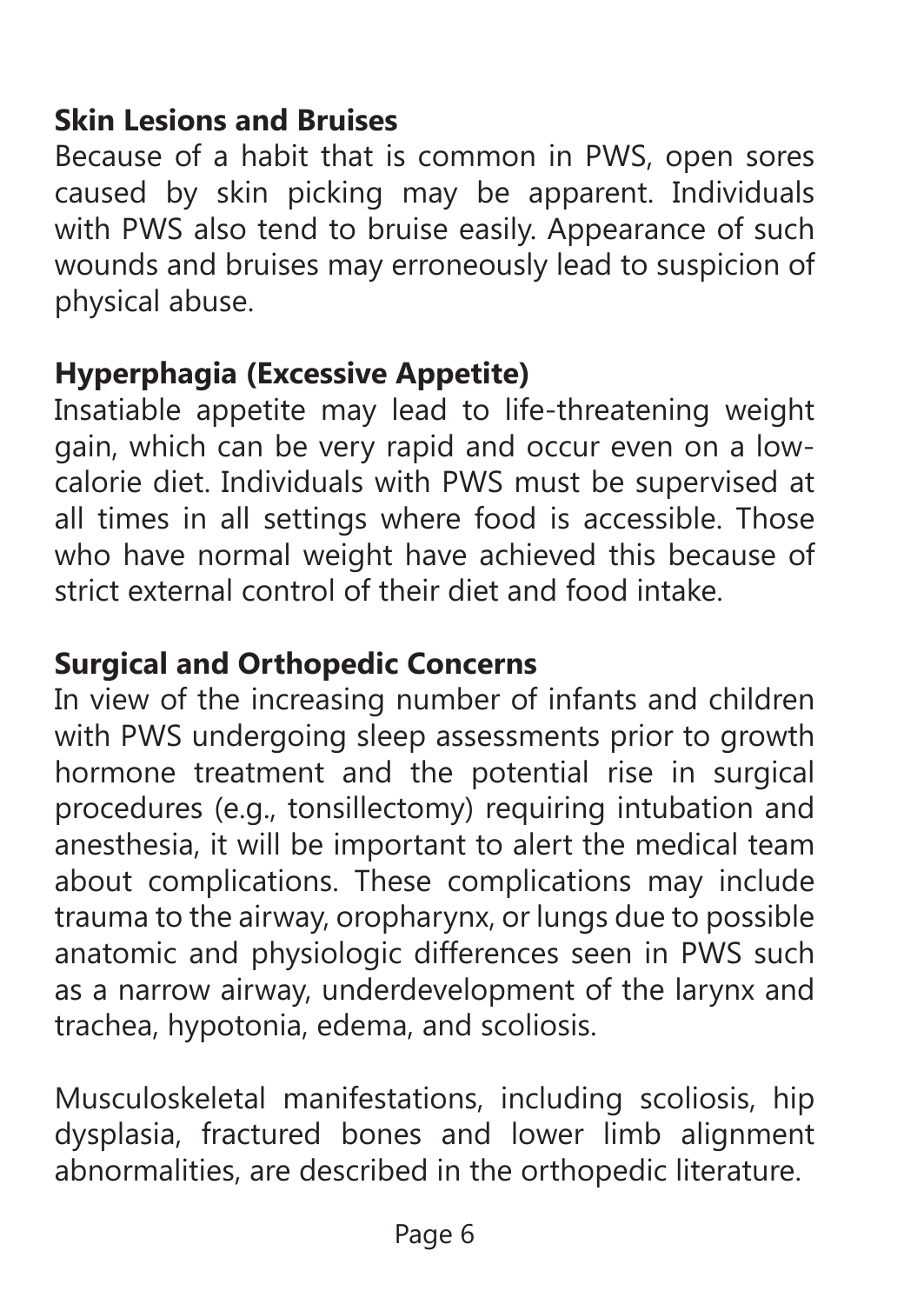However, care of this patient population from the orthopedic surgeon's perspective is complicated by other clinical manifestations of PWS.

**Prader-Willi Syndrome: Clinical Concerns for the Orthopedic Surgeon;** *Martin J. Herman, MD, Department of Orthopedic Surgery, St. Christopher's Hospital for Children*

*www.pwsausa.org/syndrome/Orthopedic.htm*

**Guidelines on Scoliosis Monitoring and Treatment for Children with Prader-Willi Syndrome** *www.pwsausa.org/syndrome/Guidelines%20on%20 Scoliosis%20Monitoring%20and%20Treatment%20MA-65. pdf*

**Guidelines for Postoperative Monitoring of Pediatric Patients with Prader-Willi Syndrome** *www.pwsausa.org/syndrome/postoperative.htm*

#### **Central Adrenal Insufficiency in Individuals with Prader-Willi Syndrome**

Individuals with Prader-Willi syndrome may be at risk for central adrenal insufficiency (CAI). The presence or absence of CAI cannot be determined by ONLY measuring an 8 a.m. cortisol level – the individual must be tested while stressed (e.g., with febrile illness) or using a stimulation test. Please consult your doctor for further advice and testing. For details go to:

#### *www.pwsausa.org/syndrome/CAI.htm*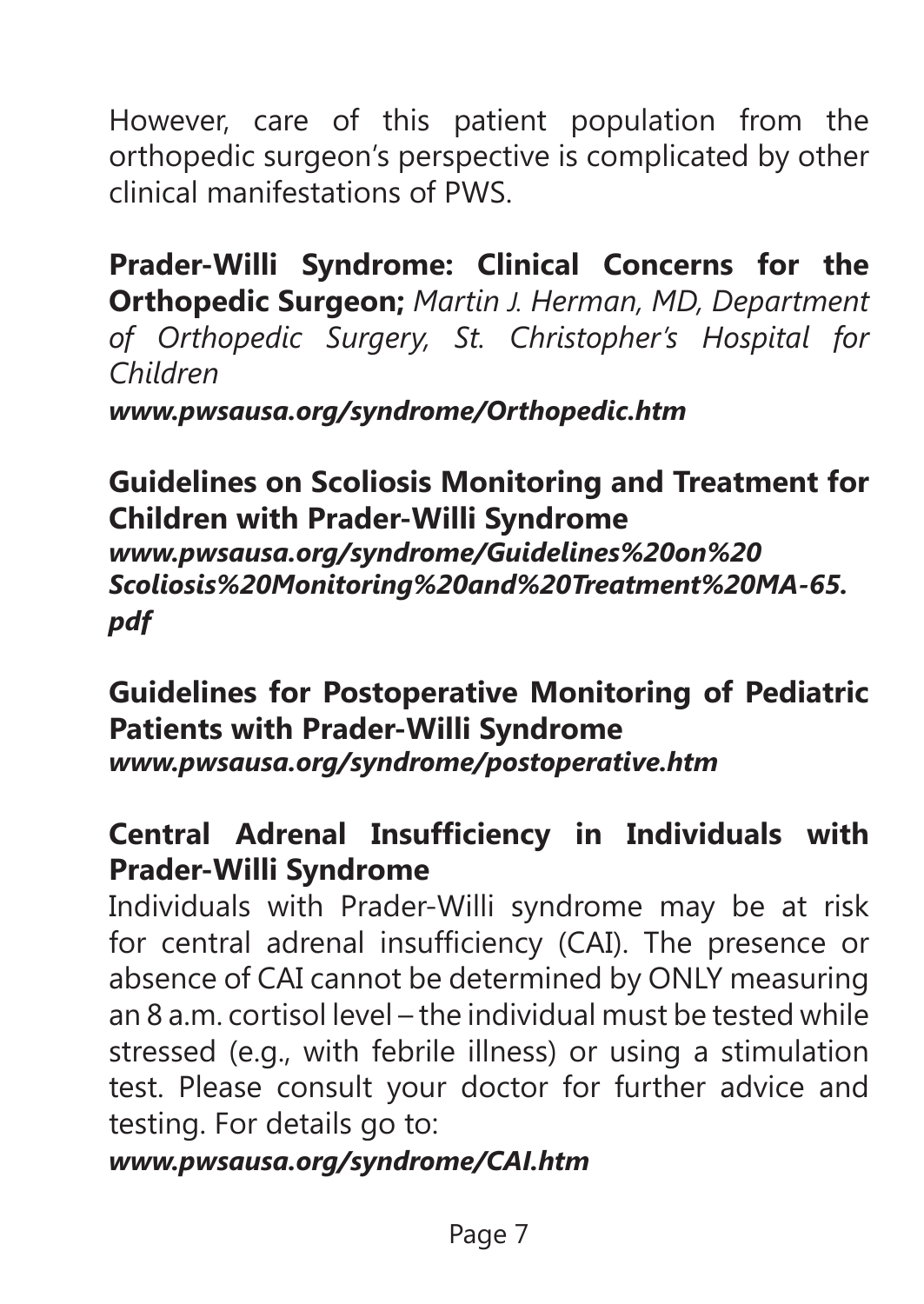#### **Recommendations for Evaluation of Breathing Abnormalities Associated with Sleep in Prader-Willi Syndrome**

*PWSA (USA) Clinical Advisory Board Consensus Statement - 12/2003*

Problems with sleep and sleep disordered breathing have been long known to affect individuals with Prader-Willi syndrome (PWS). The problems have been frequently diagnosed as sleep apnea (obstructive [OSA], central or mixed) or hypoventilation with hypoxia. Disturbances in sleep architecture (delayed sleep onset, frequent arousals and increased time of wakefulness after sleep onset) are also frequently common. Although prior studies have shown that many patients with PWS have relatively mild abnormalities in ventilation during sleep, it has been known for some time that certain individuals may experience severe obstructive events that may be unpredictable.

**Factors that seem to increase the risk of sleep disordered breathing include young age, severe hypotonia, narrow airway, morbid obesity and prior respiratory problems requiring intervention such as respiratory failure, reactive airway disease and hypoventilation with hypoxia. Due to a few recent fatalities reported in individuals with PWS who were on growth hormone therapy (GH) some physicians have also added this as an additional risk factor.**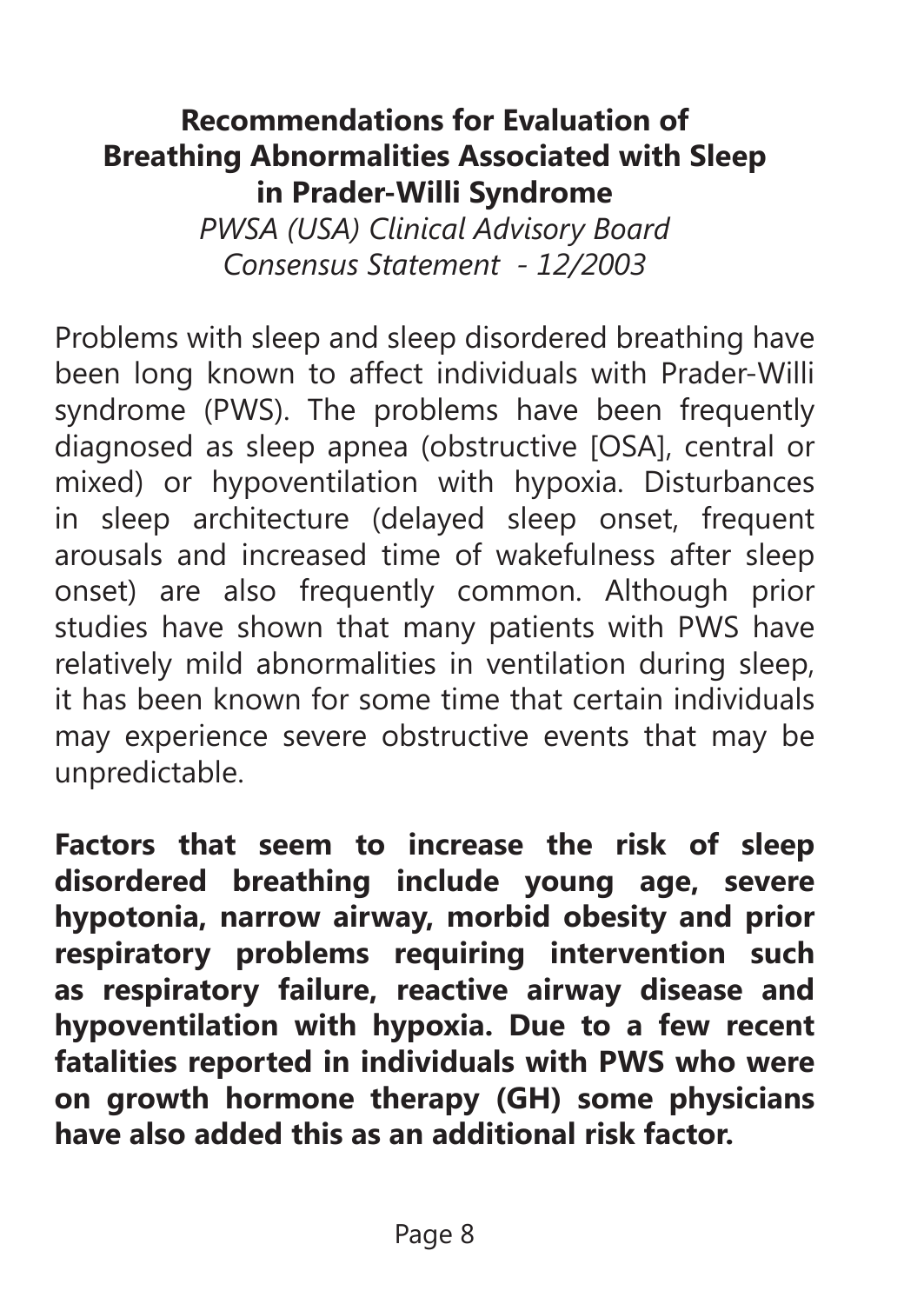One **possibility** (that is currently unproven) is that GH could increase the growth of lymphoid tissue in the airway thus worsening already existing hypoventilation or OSA. **Nonetheless, it must be emphasized that there are currently no definitive data demonstrating GH causes or worsens sleep disordered breathing.** However, to address this new concern, as well as the historically well documented increased risk of sleep-related breathing abnormalities in PWS, the Clinical Advisory Board of the PWSA (USA) makes the following recommendations:

**1. A sleep study or a polysomnogram** that includes measurement of oxygen saturation and carbon dioxide for evaluation of hypoventilation, upper airway obstruction, obstructive sleep apnea and central apnea should be contemplated for all individuals with Prader-Willi syndrome. These studies should include sleep staging and be evaluated by experts with sufficient expertise for the age of the patient being studied.

## **2. Risk factors that should be considered to expedite the scheduling of a sleep study should include**:

- Severe obesity weight over 200% of ideal body weight (IBW).
- History of chronic respiratory infections or reactive airway disease (asthma).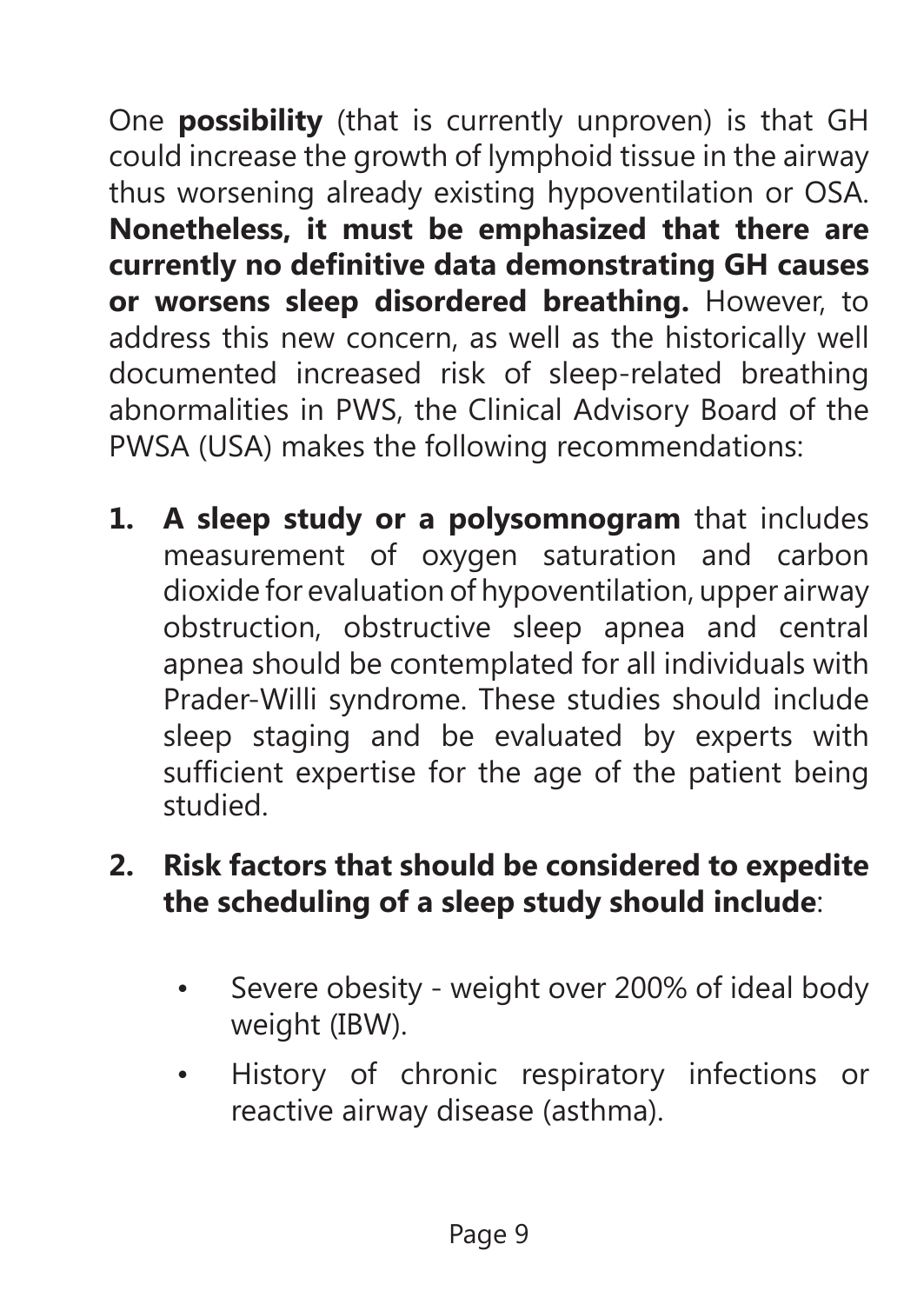- History of snoring, sleep apnea or frequent awakenings from sleep.
- History of excessive daytime sleepiness, especially if this is getting worse.
- Before major surgery including tonsillectomy and adenoidectomy.
- Prior to sedation for procedures, imaging scans and dental work.
- Prior to starting growth hormone or if currently receiving growth hormone therapy.

Additional sleep studies should be considered if patients have the onset of one of these risk factors, especially a sudden increase in weight or change in exercise tolerance. **If a patient is being treated with growth hormone, it is not necessary to stop the growth hormone before obtaining a sleep study unless there has been a new onset of significant respiratory problems.**

Any abnormalities in sleep studies should be discussed with the ordering physician and a pulmonary specialist knowledgeable about treating sleep disturbances to ensure that a detailed plan for treatment and management is made. Referral to a pediatric or adult pulmonologist with experience in treating sleep apnea is strongly encouraged for management of the respiratory care.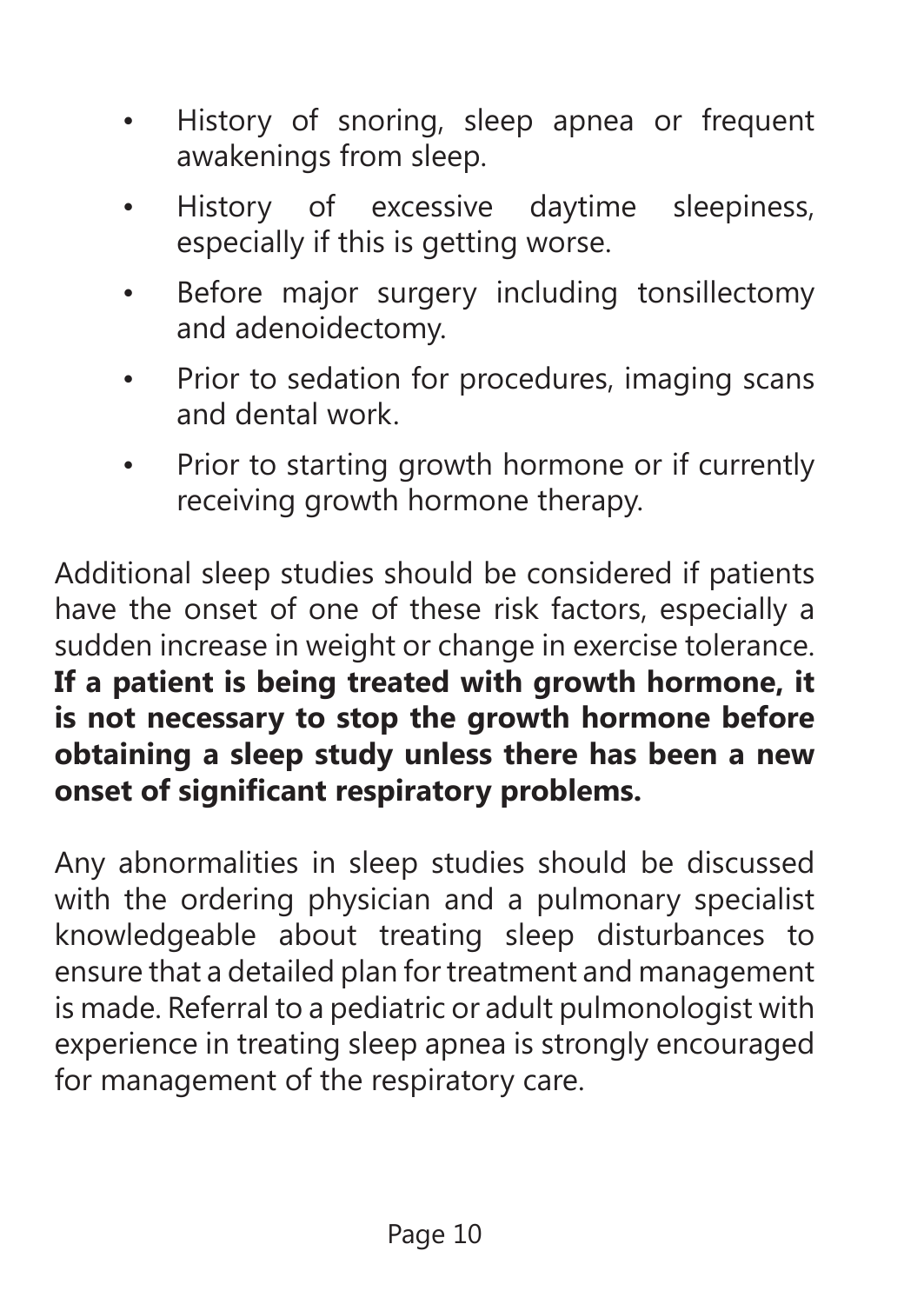## **In addition to a calorically restricted diet to ensure weight loss or maintenance of an appropriate weight, a management plan may include modalities such as:**

- Supplemental oxygen
- Continuous positive airway pressure (CPAP) or BiPAP
- Oxygen should be used with care as some individuals may have hypoxemia as their only ventilatory drive and oxygen therapy may actually worsen their breathing at night.
- Behavior training is sometimes needed to gain acceptance of CPAP or BiPAP.
- Medications to treat behavior may be required to ensure adherence to the treatment plan.

If sleep studies are abnormal in the morbidly obese child or adult (IBW > 200%) the primary problem of weight should be addressed with an intensive intervention – specifically, an increase in exercise and dietary restriction. Both are far preferable to surgical interventions of all kinds. Techniques for achieving this are available from clinics and centers that provide care for PWS and from the national parent support organization PWSA (USA). Behavioral problems interfering with diet and exercise may need to be addressed simultaneously by persons experienced with PWS.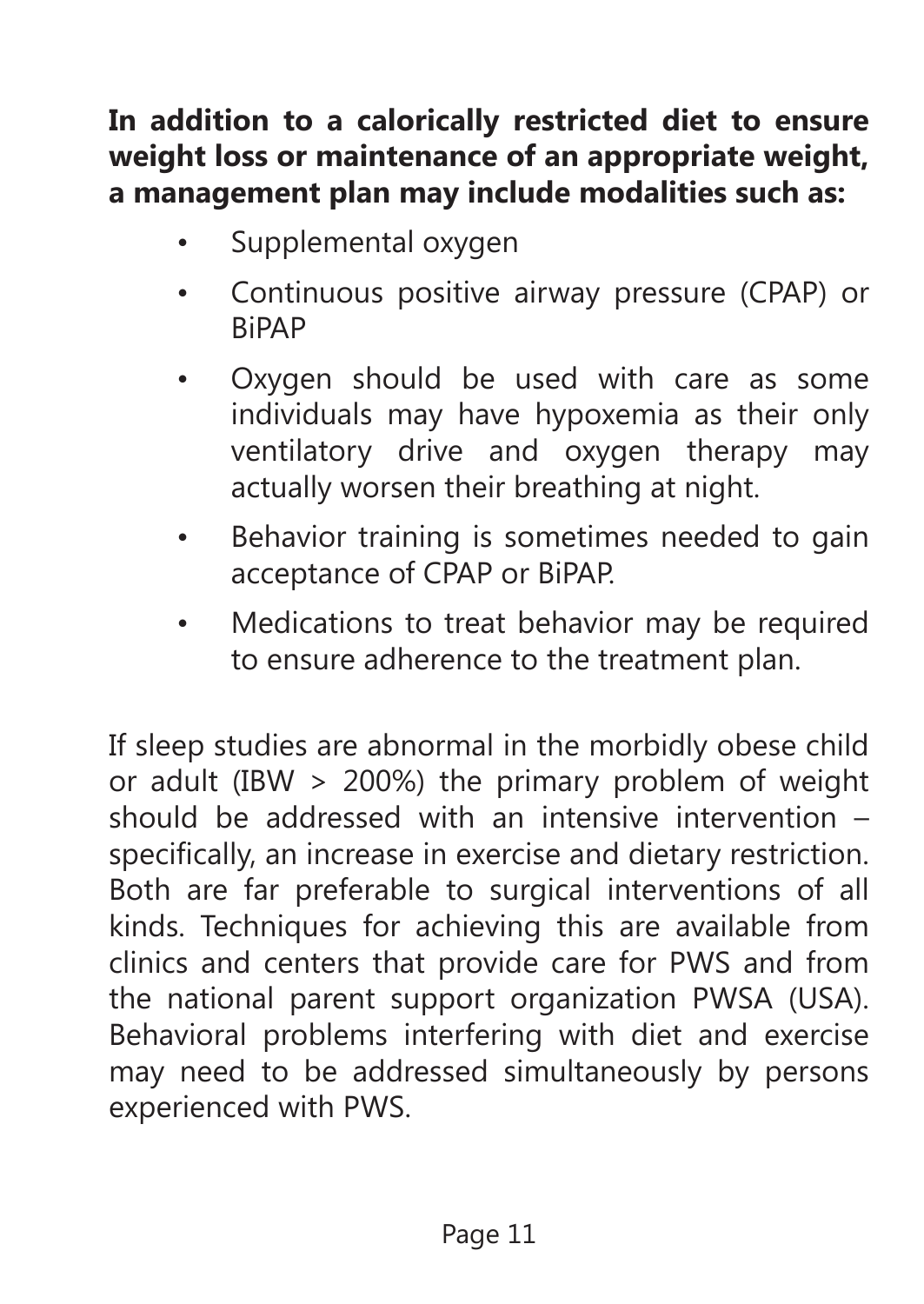**If airway-related surgery is considered, the treating surgeon and anesthesiologist should be knowledgeable about the unique pre- and postoperative problems found in individuals affected by Prader-Willi syndrome.**

#### *Anesthesia and Prader-Willi Syndrome*: *James Loker, MD, Laurence Rosenfield, MD \*www.pwsausa.org/research/anesthesia.htm*

Tracheostomy surgery and management presents unique problems for people with PWS and should be avoided in all but the most extreme cases. Tracheostomy is typically not warranted in the compromised, morbidly obese individual because the fundamental defect is virtually always hypoventilation, not obstruction. Self-endangerment and injury to the site are common in individuals with PWS who have tracheostomies placed.

At this time there is no direct evidence of a causative link between growth hormone and the respiratory problems seen in PWS. Growth hormone has been shown to have many beneficial effects in most individuals with PWS including improvement in the respiratory system. Decisions in the management of abnormal sleep studies should include a risk/benefit ratio of growth hormone therapy.

\*All the information found at this website is printed in its entirety in this Medical Alerts book.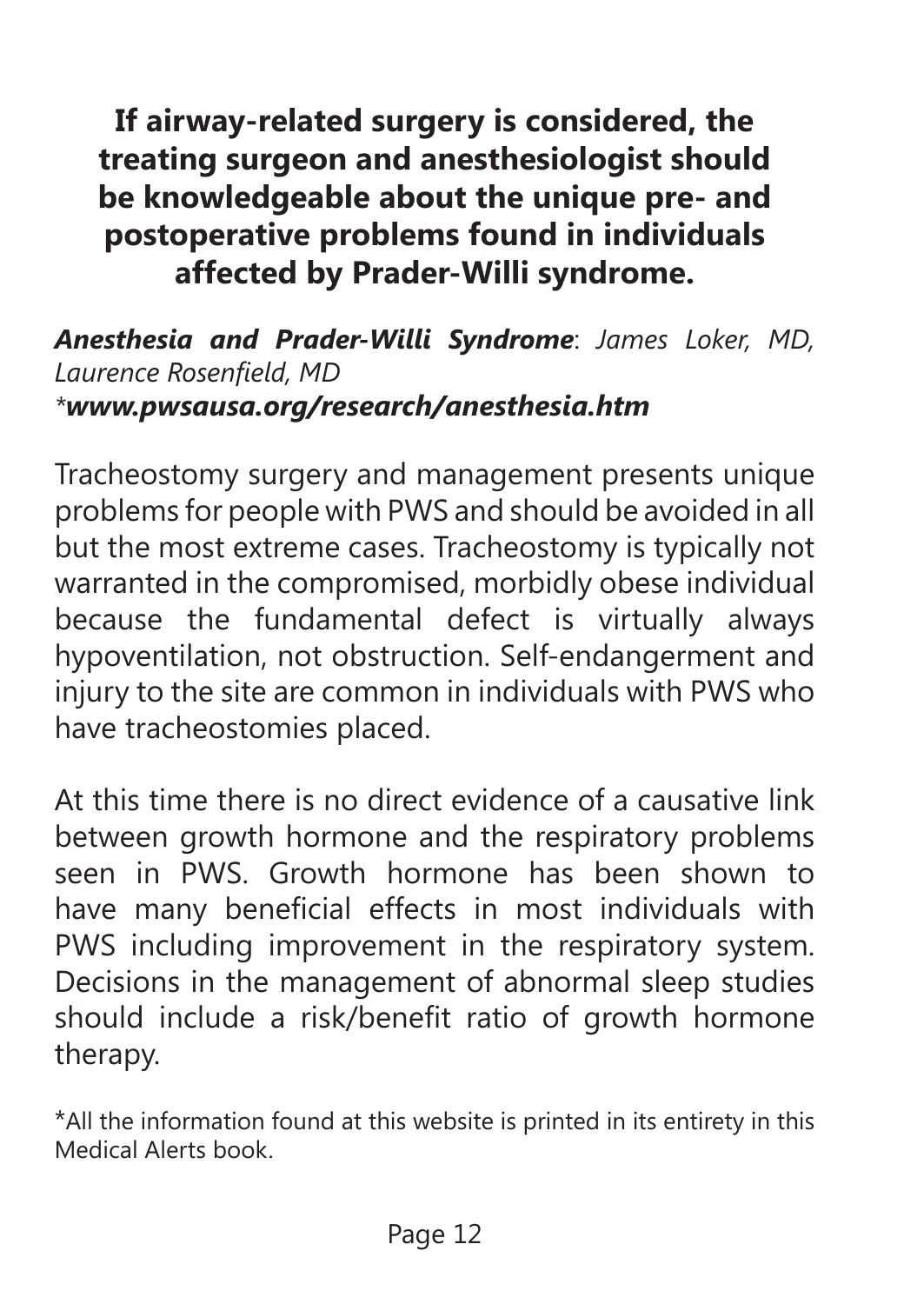**It may be reassuring for the family and the treating physician to obtain a sleep study prior to the initiation of growth hormone therapy and after 6-8 weeks of therapy to assess the difference that growth hormone therapy may make.** A follow-up study after one year of treatment with growth hormone may also be indicated.

#### **Growth Hormone Treatment and Prader-Willi Syndrome**

*PWSA (USA) Clinical Advisory Board Consensus Statement - 6/2009 www.pwsausa.org/syndrome/GHTreatment%20MA-11.pdf*

**Members of the Clinical Advisory Board are available for consultation with physicians and families through the Prader-Willi Syndrome Association (USA).**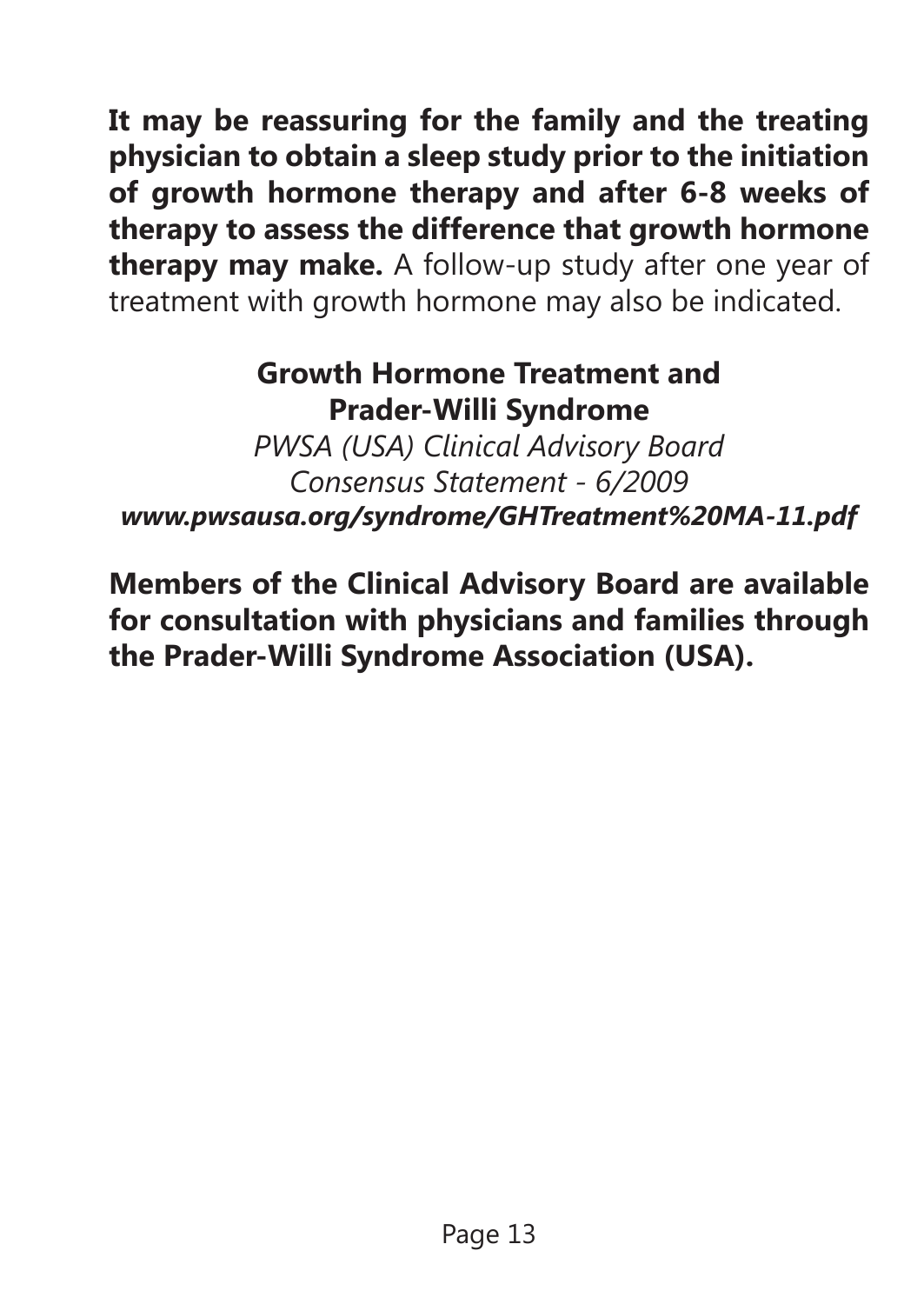# **Anesthesia and Prader-Willi Syndrome**

*James Loker, MD, Laurence Rosenfield, MD*

#### *Issues Affecting Prader-Willi Syndrome and Anesthesia*

#### *Individuals with Prader-Willi syndrome may have health issues that alter the course of anesthesia.*

**Obesity** - Obese individuals are more prone to obstructive apnea, pulmonary compromise, and diabetes. Each of these should be taken into account when preparing for anesthesia. The individual may have altered blood oxygen or blood carbon dioxide levels that will change their response to medications including oxygen. Pulmonary hypertension, rightheart failure, and edema may necessitate evaluation by a cardiologist or pulmonologist prior to surgery. An ECG to detect right ventricular hypertrophy may be beneficial to assess pulmonary hypertension. Frequently obese individuals with PWS may have significant body edema (extra fluid) that is not fully appreciated due to obesity. This should be carefully evaluated and if necessary, diuretics used before and after the anesthesia. Airway management can be a particular problem when conscious sedation is used.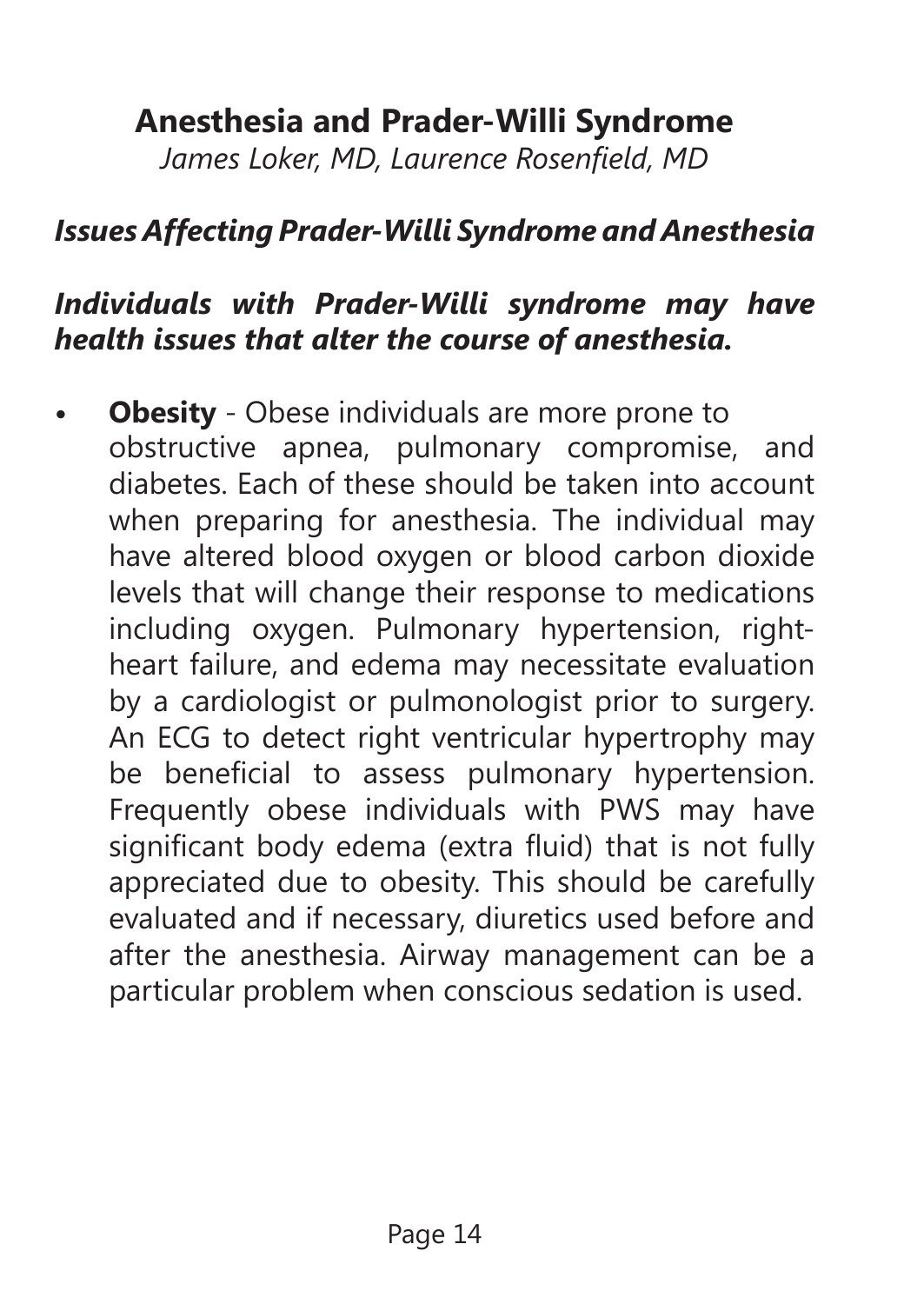- **• High Pain Threshold** Individuals with PWS may not respond to pain in the same manner as others. While this may be helpful in postoperative management, it may also mask underlying problems. Pain is the body's way of alerting us to problems. After surgery, pain that is out of proportion to the procedure may alert the physician that something else is wrong. Other possible signs of under lying problems should be monitored.
- **• Temperature Instability** The hypothalamus regulates the body's temperature. Because of a disorder in the hypothalamus, individuals with PWS may be either hypo- or hyperthermic. The parent or caregiver can be helpful in letting the anesthesiologist know what the individual's usual temperature is. Although there is no indication of a predisposition to malignant hyperthermia in PWS, depolarizing muscle relaxants (i.e., succinylcholine) should be avoided unless absolutely necessary. A coma-like state has occurred in the presence of hypothermia.
- **• Thick Saliva** A common problem in PWS is unusually thick saliva. This can complicate airway management, especially in cases of conscious sedation or during extubation (when a breathing tube is removed). Thick saliva also predisposes an individual to dental caries (cavities) and loose teeth. Oral hygiene should be evaluated prior to anesthesia.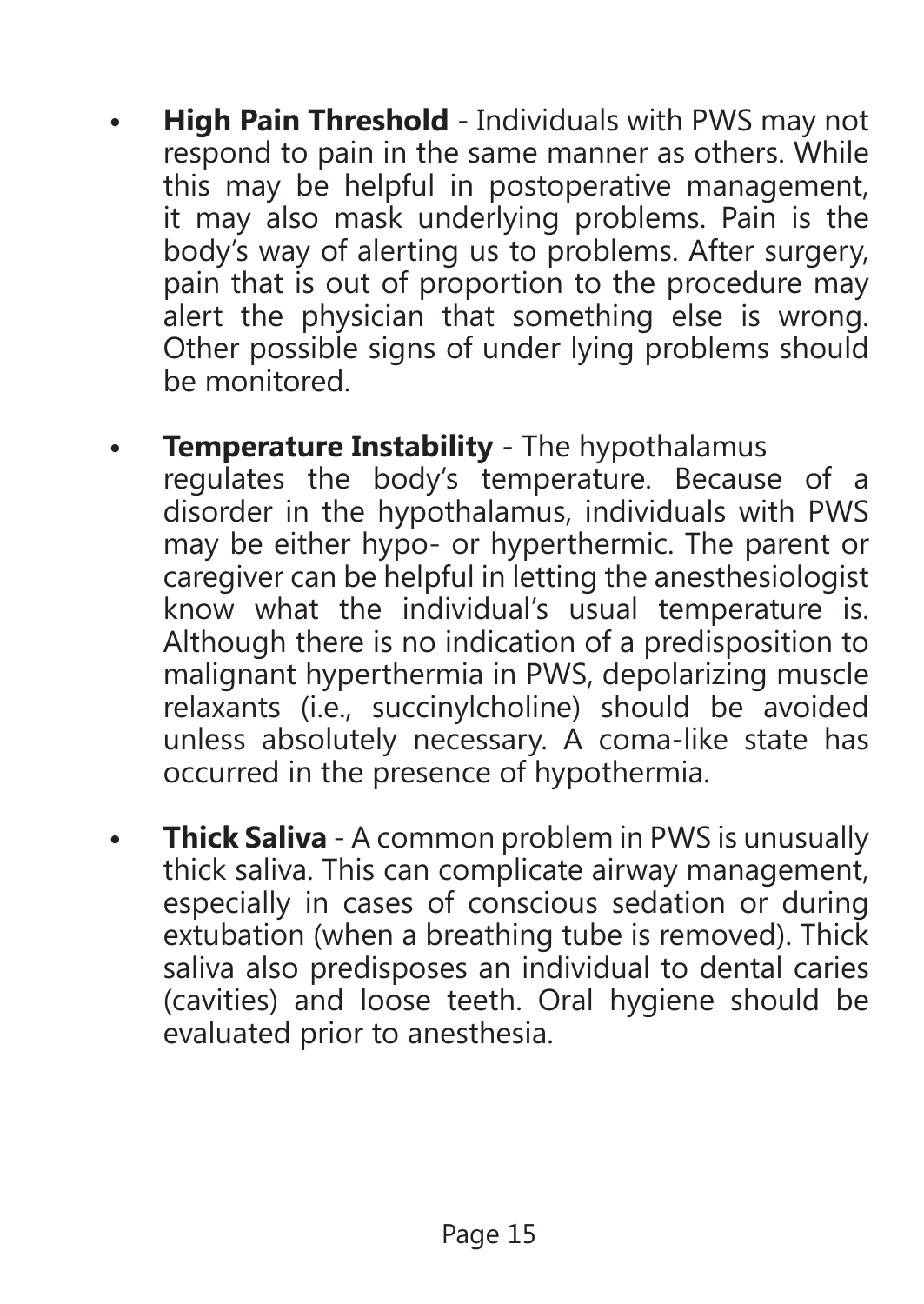**• Food-Seeking Behaviors** - It is vitally important that any individual undergoing general anesthesia or conscious sedation have an empty stomach. This reduces the risk of aspiration of the stomach contents into the lungs. Individuals with PWS generally have an excessive appetite and may not tell the truth if they have eaten just prior to surgery.

Any individual with PWS should be assumed to have food in the stomach unless it is verified by the caregiver that they have not eaten. A tube may need to be placed in the stomach to assure no food is present prior to attempting to place the breathing tube. Some individuals with PWS may ruminate (regurgitate some of their food) and are at higher risk of aspiration.

**• Hypotonia** - The majority of infants with PWS are significantly hypotonic. This usually improves by 2-4 years of age. The majority, however, continue to have lower muscle tone than normal individuals. This may be a problem in the ability to cough effectively and clear the airways after use of a breathing tube.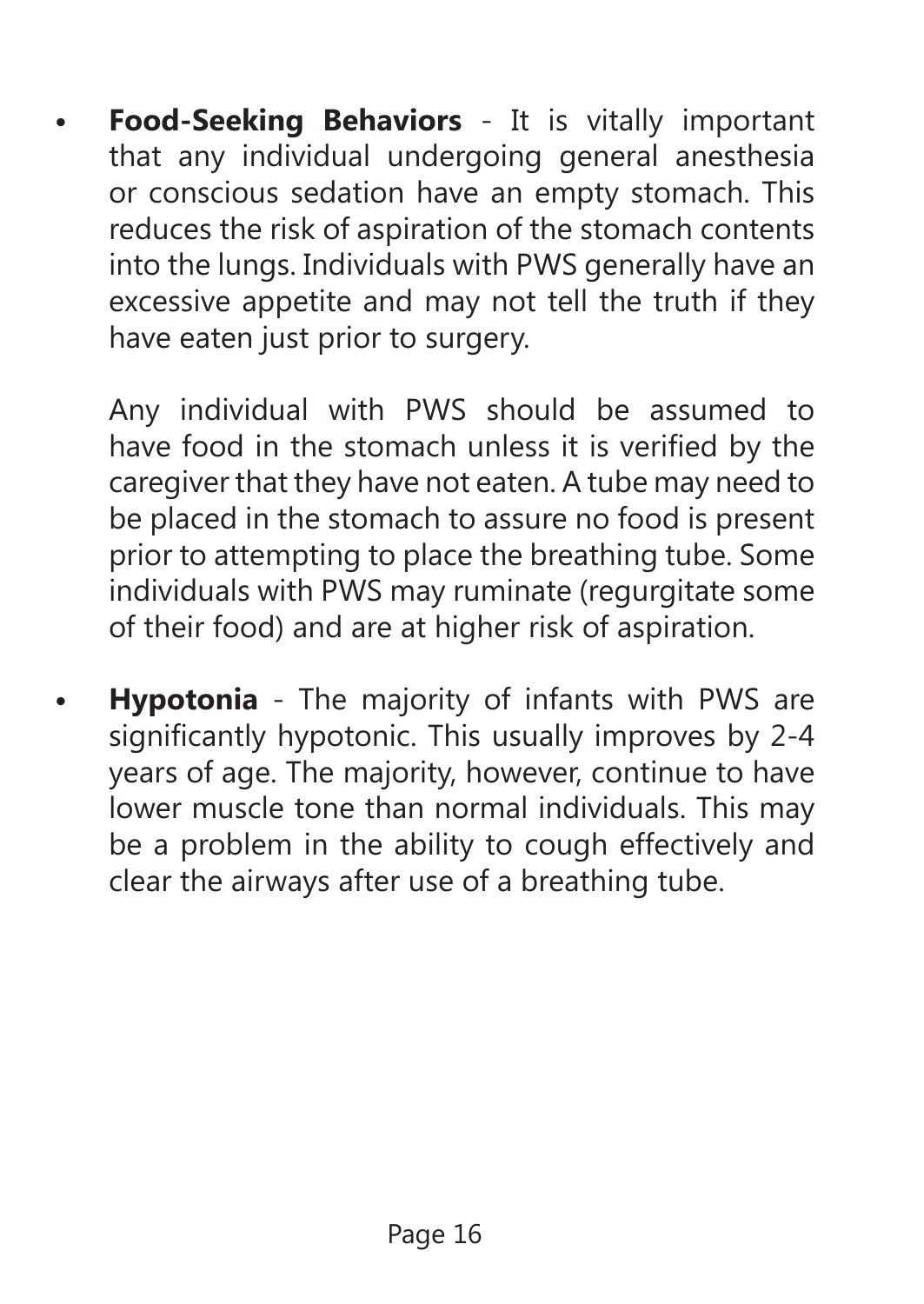- **Skin Picking** Habitual skin picking can be a significant problem in PWS. This can complicate healing of IV sites and incisional wounds. Usually if these remain well covered, they will be left alone. Depending on the individual's cognitive impairment, restraints or thick gloves may be needed to protect surgical wounds during healing.
- **• Hypothyroidism**  Since PWS is a hypothalamic disorder, other hypothalamic functions are at risk. Although the incidence of hypothyroidism in PWS is not known, low levels of thyroid hormone could occur due to lack of thyroid stimulating hormone or thyroid releasing factor, not necessarily due to problems of the thyroid gland itself. A check of thyroid hormone levels may be beneficial in the preoperative evaluation.
- **• Difficult Access** Due to several problems including obesity and lack of muscle mass, individuals with PWS may pose difficulties with insertion of an intravenous line. A stable IV line should be present in any individual undergoing anesthesia.

Individuals with PWS may have smaller airways than would be expected for their body size.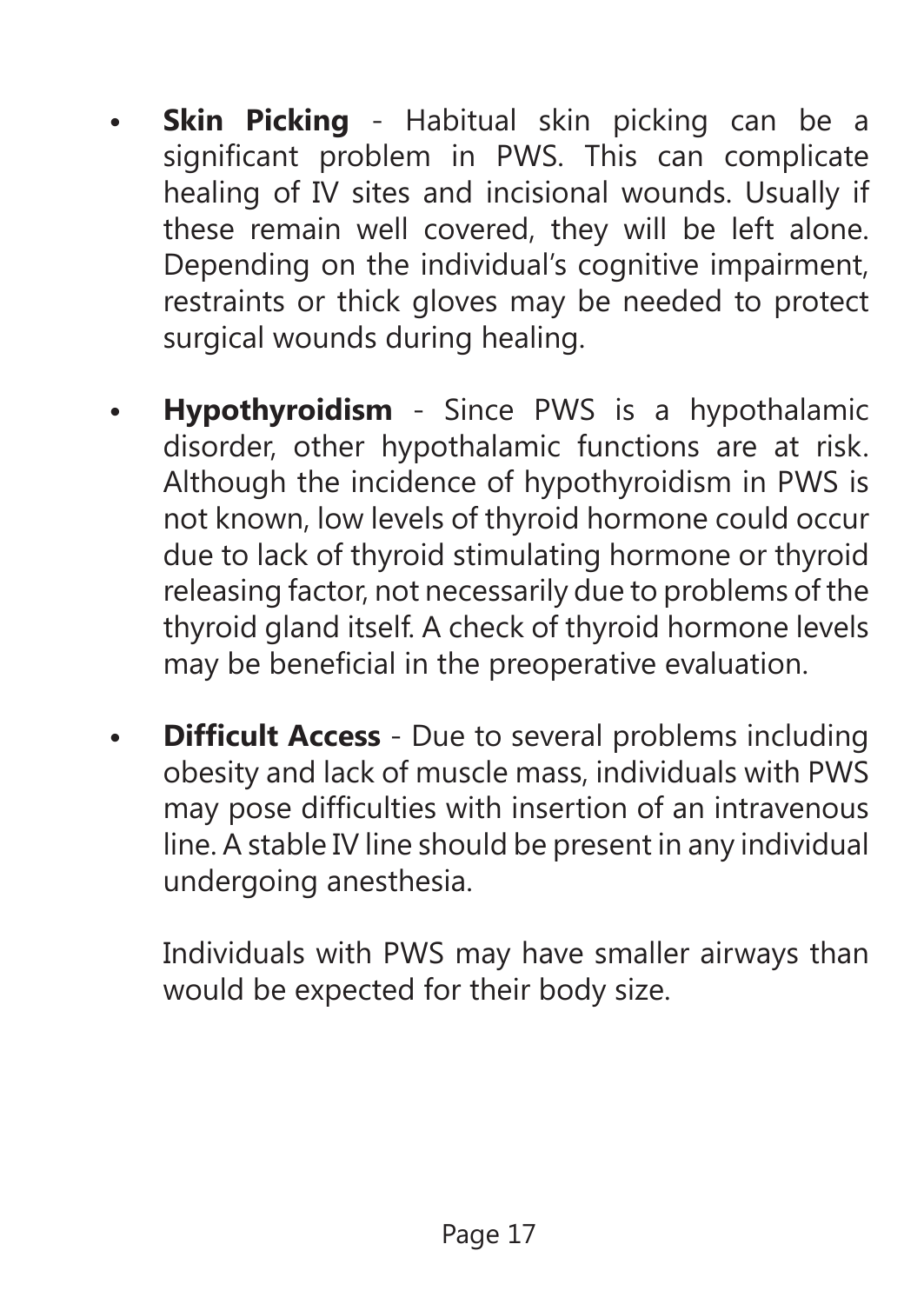- **Behavior Problems** Individuals with PWS are more prone to emotional outbursts, obsessive-compulsive behaviors, and psychosis. They may be on extensive psychotropic medication, and the possible interaction of these medicines with anesthesia should be appreciated.
- **• Growth Hormone Deficiency** All individuals with PWS should be considered growth hormone deficient. The FDA has recently recognized a diagnosis of PWS as an indication for growth hormone therapy. Growth hormone deficiency does not appear to alter cortisol release in response to stress. However, due to reports of central adrenal insufficiency in Prader-Willi syndrome, the amount of cortisol produced by individuals with this syndrome may not be adequate during times of stress and should be evaluated by your physician.

## **Recover Post Anesthesia**

Drowsiness after anesthesia may be due to the underlying somnolence and a component of central apnea. For typical outpatient procedures, consideration should be given to an overnight observation.

As mentioned above, a majority of the problems are due to obesity, central and obstructive apnea, but weak muscle tone and chronic aspiration may also play a role in post anesthesia respiratory issues.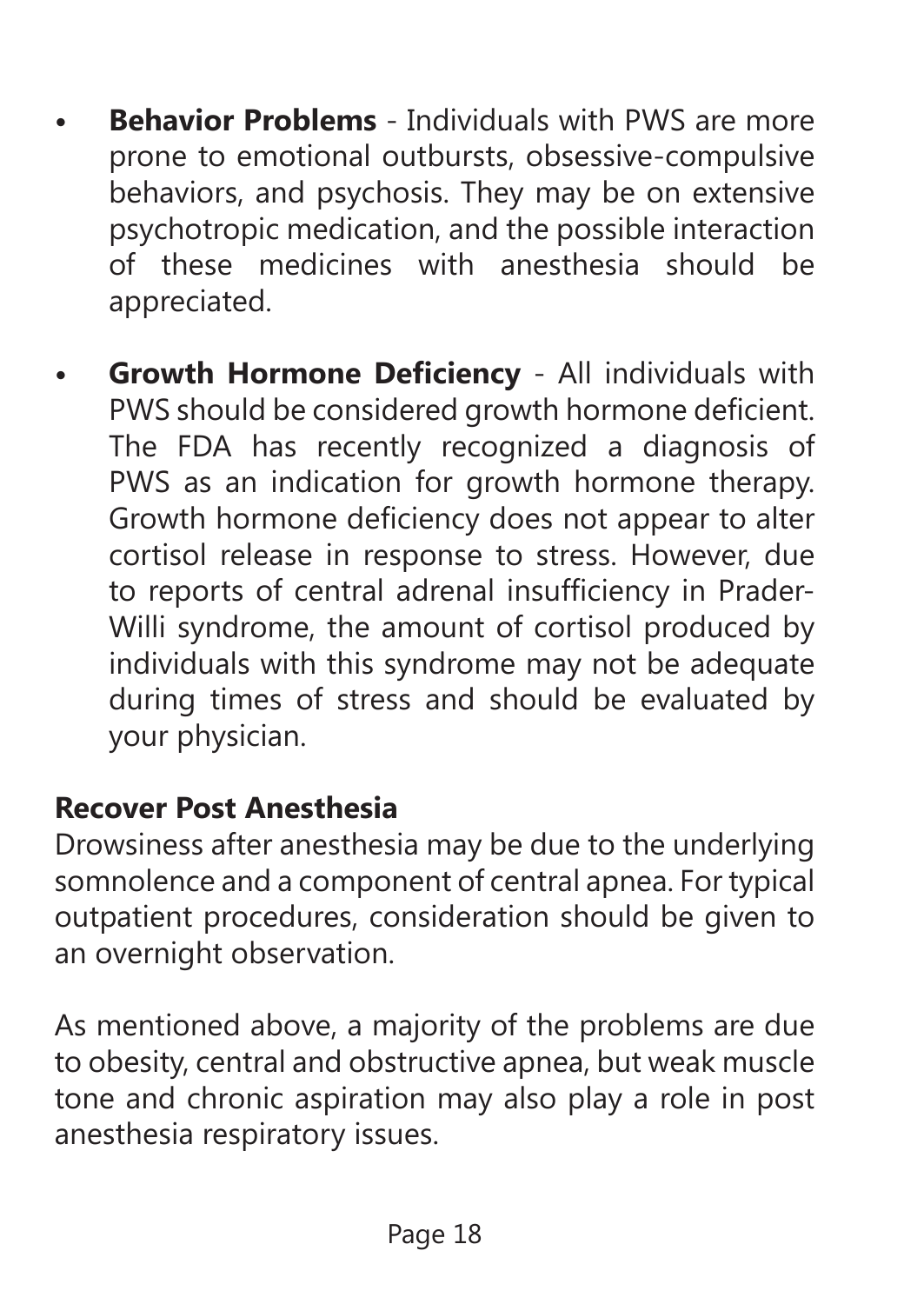#### **Summary**

In individuals with Prader-Willi syndrome, there are health issues that can alter the course of the anesthesia. The majority of complications do not appear to come from general anesthesia, which is always closely monitored, but from poorly monitored conscious sedation. Only a physician familiar with the patient and their individual medical needs should make valid medical decisions.

# **IN THE EVENT OF DEATH**

### **In the case of a death or impending death, please call PWSA (USA) immediately at 1-800-926-4797 for support and advice**

### **Reporting of Deaths**

The Prader-Willi Syndrome Association (USA) has created a research database of reported deaths of individuals with PWS. Although most premature deaths are attributable to morbid obesity, cases unrelated to obesity have been noted. PWSA (USA) has a formal investigation of causes of death.

PWSA (USA) also provides bereavement support to families who have lost children with PWS.

#### *www.pwsausa.org/research/B&TBank.htm*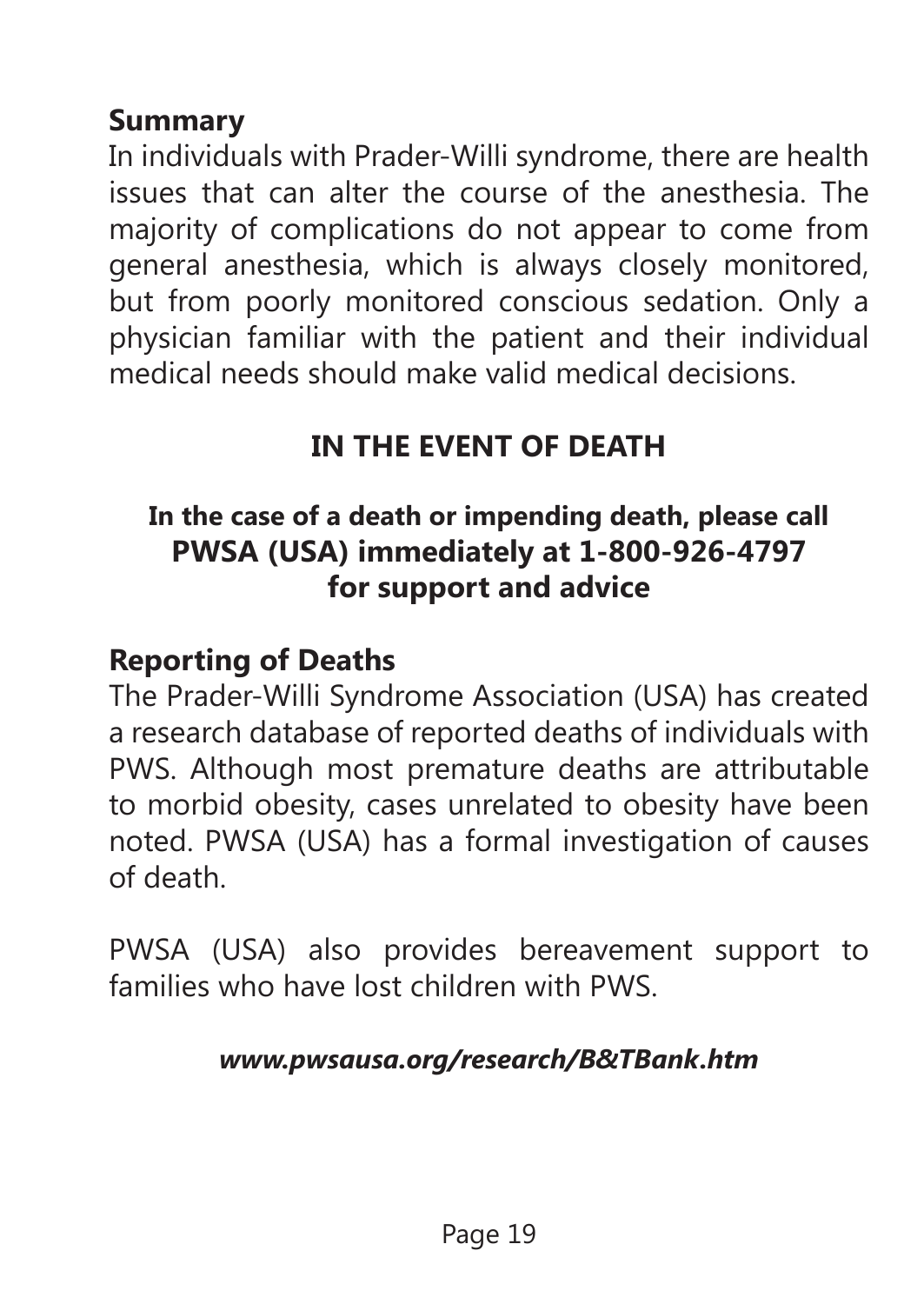#### **Organ Donation for Research**

When a child or adult with PWS dies, the family may wish to consider donation of organs for research. PWSA (USA) has established a procedure for such donations.

For donating brain tissue, contact the Brain and Tissue Bank for Development Disorders at (800) 847-1539. For more information: *www.pwsausa.org/research/B&TBank.htm*

| <b>Medical Contacts for</b>                                                                                                                                                                                                        |        |
|------------------------------------------------------------------------------------------------------------------------------------------------------------------------------------------------------------------------------------|--------|
| <b>Name/Specialty:</b>                                                                                                                                                                                                             | Phone: |
|                                                                                                                                                                                                                                    |        |
|                                                                                                                                                                                                                                    |        |
|                                                                                                                                                                                                                                    |        |
|                                                                                                                                                                                                                                    |        |
|                                                                                                                                                                                                                                    |        |
|                                                                                                                                                                                                                                    |        |
|                                                                                                                                                                                                                                    |        |
| <b>Insurance Information: Contract Contract Contract Contract Contract Contract Contract Contract Contract Contract Contract Contract Contract Contract Contract Contract Contract Contract Contract Contract Contract Contrac</b> |        |
|                                                                                                                                                                                                                                    |        |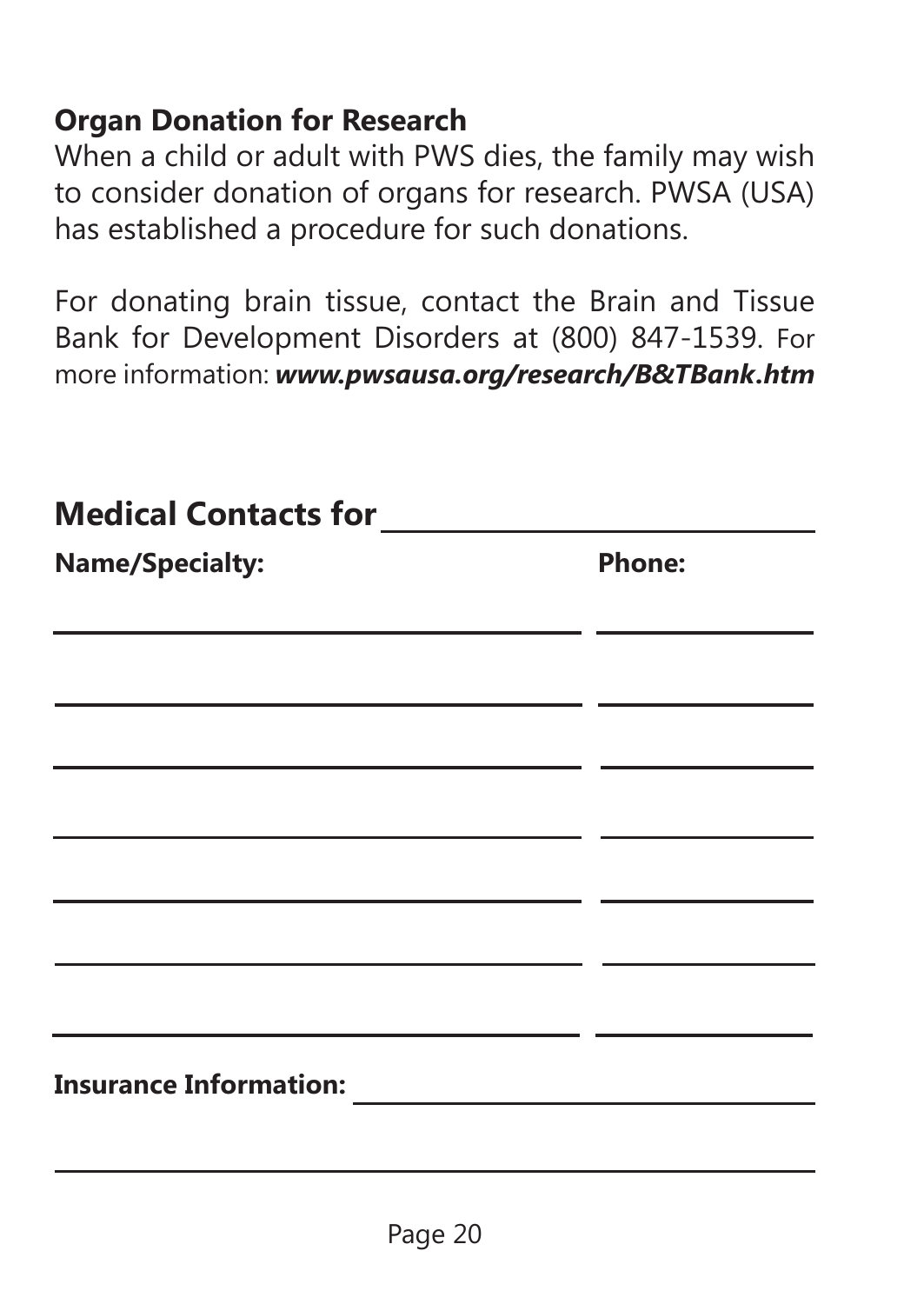|                              | Medical History: Prader-Willi syndrome, ICD-9: 759.81 ______                                                     |  |  |
|------------------------------|------------------------------------------------------------------------------------------------------------------|--|--|
|                              | and the control of the control of the control of the control of the control of the control of the control of the |  |  |
|                              |                                                                                                                  |  |  |
|                              |                                                                                                                  |  |  |
|                              |                                                                                                                  |  |  |
|                              |                                                                                                                  |  |  |
| Medication(s)/Supplement(s): | Dosage(s):                                                                                                       |  |  |
|                              |                                                                                                                  |  |  |
|                              |                                                                                                                  |  |  |
|                              | <u> 1989 - Johann Stoff, amerikansk politiker (* 1908)</u>                                                       |  |  |
|                              |                                                                                                                  |  |  |
|                              |                                                                                                                  |  |  |
|                              |                                                                                                                  |  |  |
|                              |                                                                                                                  |  |  |